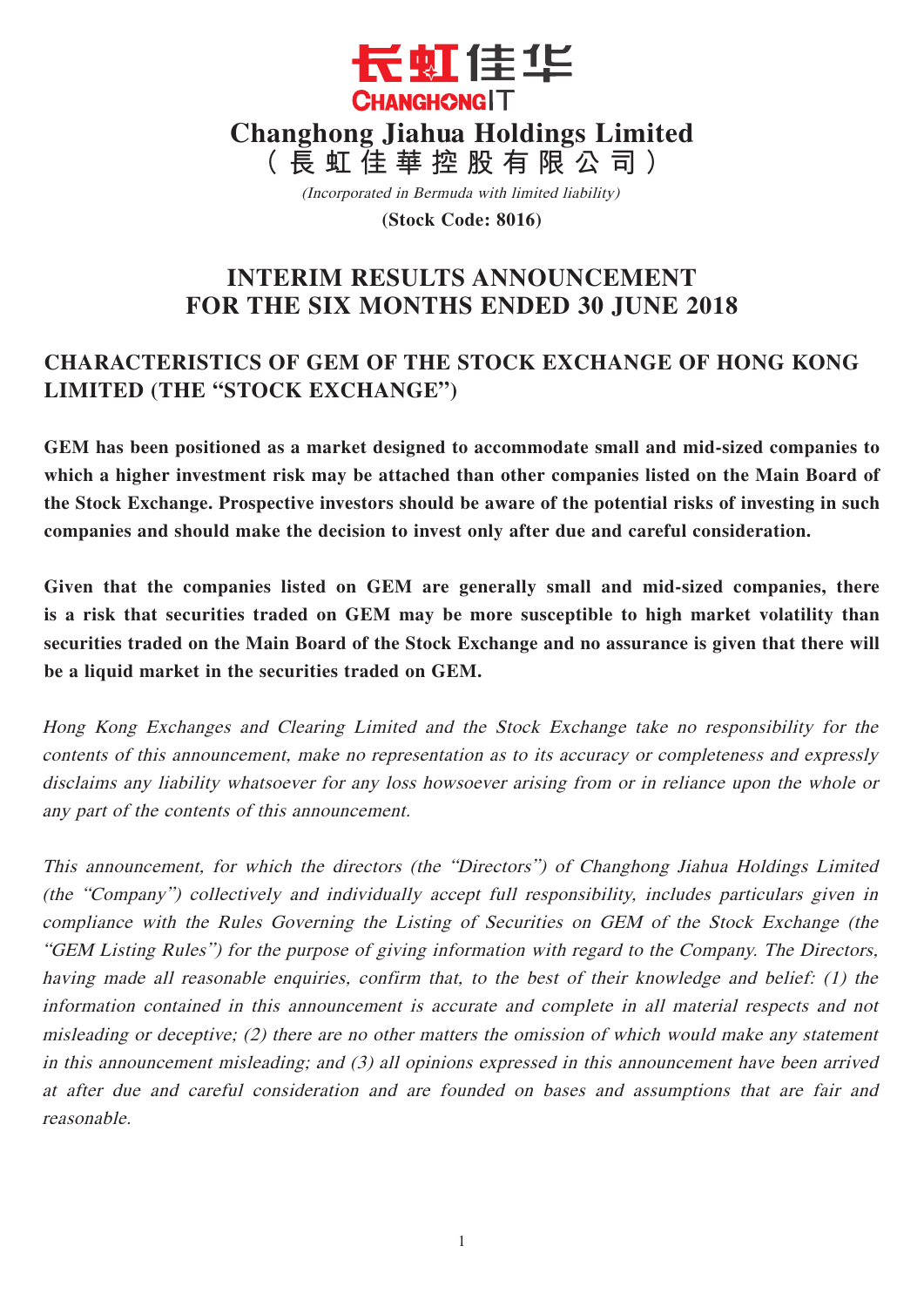### **UNAUDITED INTERIM RESULTS**

The board of directors of the Company (the "Board") is pleased to announce the unaudited condensed consolidated interim results of the Company and its subsidiaries (together, the "Group") for the three months and six months ended 30 June 2018 together with the unaudited comparative figures for the respective corresponding periods in 2017 as follows:

# **CONDENSED CONSOLIDATED STATEMENT OF PROFIT OR LOSS AND OTHER COMPREHENSIVE INCOME**

For the three months and six months ended 30 June 2018

|                                     | For the three months        |                 |                 | For the six months |                 |
|-------------------------------------|-----------------------------|-----------------|-----------------|--------------------|-----------------|
|                                     |                             | ended 30 June   |                 | ended 30 June      |                 |
|                                     |                             | 2018            | 2017            | 2018               | 2017            |
|                                     | <b>Notes</b>                | <b>HK\$'000</b> | <b>HK\$'000</b> | <b>HK\$'000</b>    | <b>HK\$'000</b> |
|                                     |                             | (Unaudited)     | (Unaudited)     | (Unaudited)        | (Unaudited)     |
| Revenue                             | $\mathcal{L}_{\mathcal{L}}$ | 5,037,742       | 4,788,817       | 10,266,649         | 9,562,080       |
| Cost of sales                       |                             | (4,824,421)     | (4,593,562)     | (9,861,821)        | (9,197,876)     |
| Gross profit                        |                             | 213,321         | 195,255         | 404,828            | 364,204         |
| Other income                        |                             | 6,950           | 1,198           | 10,125             | 2,419           |
| Administrative expenses             |                             | (41, 895)       | (31,939)        | (72, 810)          | (62,310)        |
| Distribution and selling expenses   |                             | (60, 016)       | (62, 836)       | (127,308)          | (128, 531)      |
| Finance cost                        |                             | (12,755)        | (11, 919)       | (22, 499)          | (18, 559)       |
| Profit from operation               | $\overline{A}$              | 105,605         | 89,759          | 192,336            | 157,223         |
| Income tax expense                  | $\mathfrak{H}$              | (30, 657)       | (19, 825)       | (56, 188)          | (36, 921)       |
| Profit for the period               |                             | 74,948          | 69,934          | 136,148            | 120,302         |
| Profit for the period attributed to |                             |                 |                 |                    |                 |
| owners of the Company               |                             | 74,948          | 69,934          | 136,148            | 120,302         |
| Earnings per share                  |                             |                 |                 |                    |                 |
| Basic and diluted (HK cents)        | 6                           | 2.92            | 2.72            | 5.30               | 4.68            |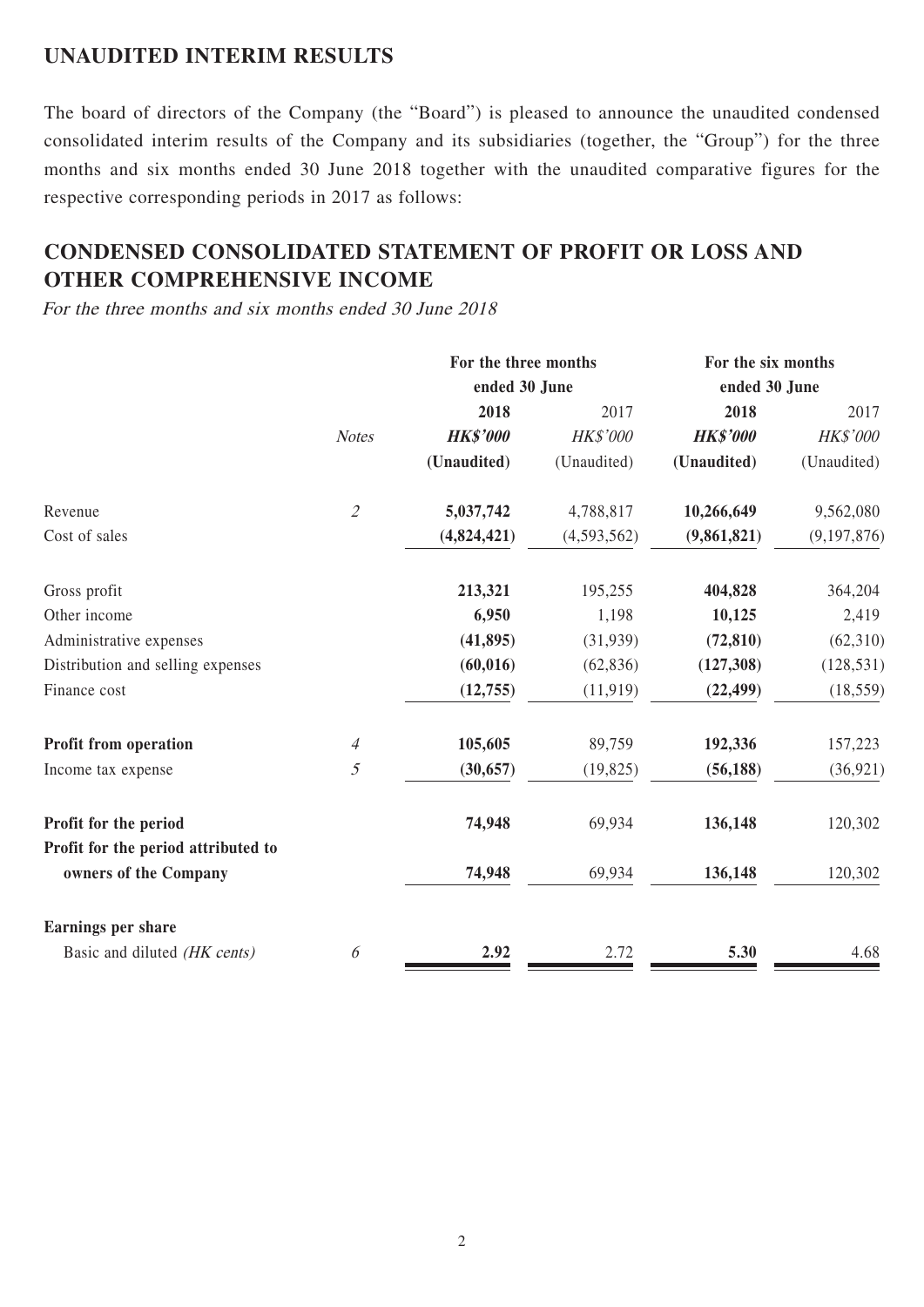# **CONDENSED CONSOLIDATED STATEMENT OF FINANCIAL POSITION**

As at 30 June 2018

|                                             |                | 30 June         | 31 December     |
|---------------------------------------------|----------------|-----------------|-----------------|
|                                             |                | 2018            | 2017            |
|                                             | <b>Notes</b>   | <b>HK\$'000</b> | <b>HK\$'000</b> |
|                                             |                | (Unaudited)     | (Audited)       |
| <b>NON-CURRENT ASSETS</b>                   |                |                 |                 |
|                                             |                |                 |                 |
| Plant and equipment                         |                | 27,033          | 29,255          |
| Intangible assets                           |                | 40,298          | 34,515          |
| Equity instrument at fair value through     |                |                 |                 |
| other comprehensive income                  |                | 21,202          |                 |
| Available-for-sale investment               |                |                 | 21,384          |
|                                             |                | 88,533          | 85,154          |
|                                             |                |                 |                 |
| <b>CURRENT ASSETS</b>                       |                |                 |                 |
| Inventories                                 |                | 1,799,938       | 1,976,801       |
| Trade and bills receivables                 | $\overline{7}$ | 1,703,494       | 1,494,684       |
| Prepayments, deposits and other receivables |                | 100,470         | 63,006          |
| Amounts due from related companies          |                | 5,004           | 7,163           |
| Trade deposits paid                         |                | 496,360         | 475,190         |
| Pledged bank deposits                       |                | 206,140         | 130,400         |
| Cash and bank balances                      |                | 219,400         | 467,245         |
|                                             |                |                 |                 |
|                                             |                | 4,530,806       | 4,614,489       |
| <b>CURRENT LIABILITIES</b>                  |                |                 |                 |
| Trade and bills payables                    | $\mathcal S$   | 1,378,938       | 2,043,973       |
| Other payables                              |                | 302,341         | 258,734         |
| Tax payable                                 |                | 8,974           | 6,109           |
| <b>Borrowings</b>                           | 9              | 1,082,154       | 459,821         |
| Amount due to related companies             |                | 27,292          | 6,778           |
| Contract liabilities                        |                | 140,017         |                 |
|                                             |                | 140,017         | 284,694         |
| Customer deposits                           |                |                 |                 |
|                                             |                | 2,939,716       | 3,060,109       |
|                                             |                |                 |                 |
| <b>NET CURRENT ASSETS</b>                   |                | 1,591,090       | 1,554,380       |
| <b>TOTAL ASSET LESS CURRENT LIABILITIES</b> |                | 1,679,623       | 1,639,534       |
|                                             |                |                 |                 |
| <b>NON-CURRENT LIABILITIES</b>              |                |                 |                 |
| Government grants                           |                | 3,617           | 3,289           |
|                                             |                |                 |                 |
| <b>NET ASSETS</b>                           |                | 1,676,006       | 1,636,245       |
|                                             |                |                 |                 |
| <b>CAPITAL AND RESERVES</b>                 |                |                 |                 |
| Share capital                               |                | 36,366          | 36,366          |
| Convertible preference shares               |                | 27,897          | 27,897          |
| Reserves                                    |                | 1,611,743       | 1,571,982       |
| <b>TOTAL EQUITY</b>                         |                | 1,676,006       | 1,636,245       |
|                                             |                |                 |                 |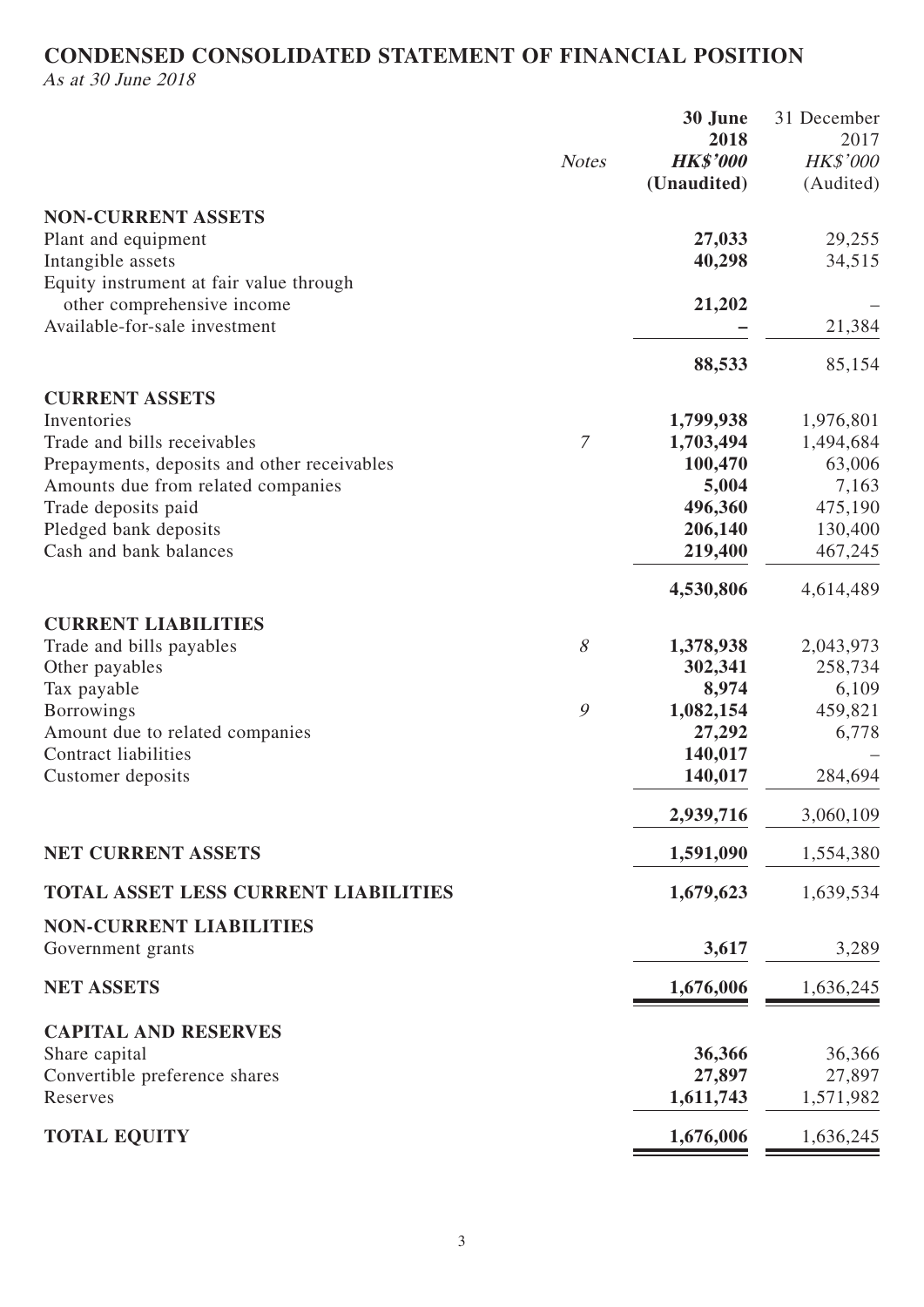# **CONDENSED CONSOLIDATED STATEMENT OF CHANGES IN EQUITY**

For the six months ended 30 June 2018

|                                                                    | For the six months |                 |  |
|--------------------------------------------------------------------|--------------------|-----------------|--|
|                                                                    | ended 30 June      |                 |  |
|                                                                    | 2018               | 2017            |  |
|                                                                    | <b>HK\$'000</b>    | <b>HK\$'000</b> |  |
|                                                                    | (Unaudited)        | (Unaudited)     |  |
| As at 1 January                                                    | 1,636,245          | 1,357,185       |  |
| Dividend payment                                                   | (77, 116)          | (77, 116)       |  |
| (Decrease)/Increase in exchange differences arising on translation | (19,271)           | 47,315          |  |
| Net profit for the period attributable to shareholders             | 136,148            | 120,302         |  |
| As at 30 June                                                      | 1,676,006          | 1,447,686       |  |

### **CONDENSED CONSOLIDATED STATEMENT OF CASH FLOW**

For the six months ended 30 June 2018

|                                                      | For the six months |                 |
|------------------------------------------------------|--------------------|-----------------|
|                                                      | ended 30 June      |                 |
|                                                      | 2018               | 2017            |
|                                                      | <b>HK\$'000</b>    | <b>HK\$'000</b> |
|                                                      | (Unaudited)        | (Unaudited)     |
| Net cash used in operating activities                | (1,216,278)        | (786, 377)      |
| Net cash used in investing activities                | (87,511)           | (171, 347)      |
| Net cash generated from financing activities         | 1,055,944          | 913,685         |
| Net decrease in cash and cash equivalents            | (247, 845)         | (44, 039)       |
| Cash and cash equivalents at beginning of the period | 467,245            | 253,282         |
| Cash and cash equivalents at end of the period       | 219,400            | 209,243         |
| Analysis of cash and cash equivalents                |                    |                 |
| Bank and cash balances                               | 219,400            | 209,243         |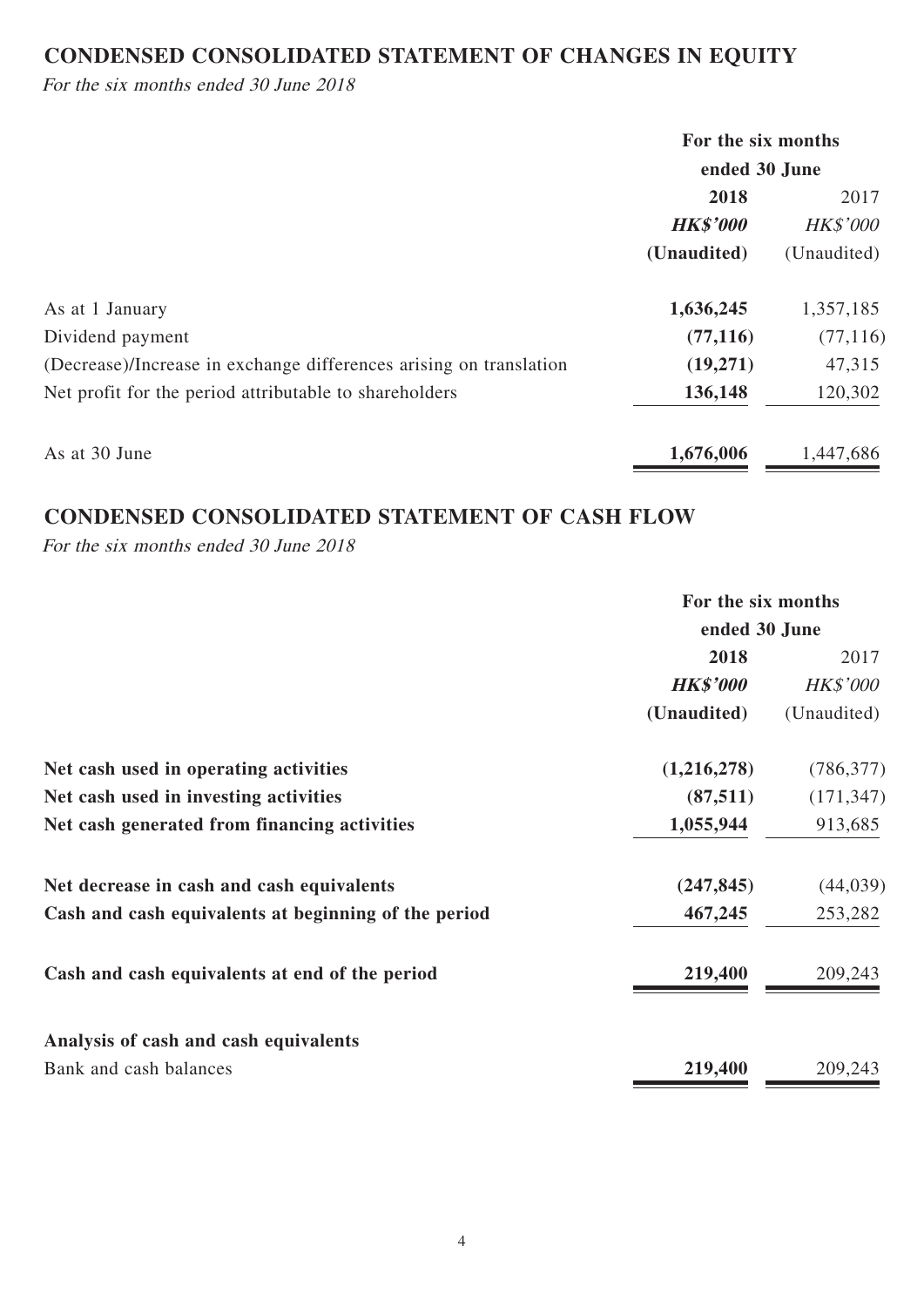# **NOTES TO THE CONDENSED CONSOLIDATED INTERIM FINANCIAL STATEMENTS**

For the six months ended 30 June 2018

### **1. Basis of preparation**

The unaudited quarterly financial statements have been prepared in accordance with Hong Kong Financial Reporting Standards ("HKFRSs") issued by the Hong Kong Institute of Certified Public Accountants (the "HKICPA"). In addition, these financial statements include applicable disclosures required by the GEM Listing Rules and by the Hong Kong Companies Ordinance (Cap. 622).

The unaudited consolidated results for the six months ended 30 June 2018 have not been audited by the external auditors of the Company but have been reviewed by the audit committee of the Company.

The accounting policies and basis of preparation used in the preparation of the unaudited condensed consolidated results are consistent with those used in the Company's annual financial statements for the year ended 31 December 2017, except for the new amendments to HKFRSs issued by the HKICPA that the Group has applied, for the first time, for the preparation of the Group's condensed consolidated financial statements:

| HKFRS 9               | <b>Financial Instruments</b>                                            |
|-----------------------|-------------------------------------------------------------------------|
| HKFRS 15              | Revenue from Contracts with Customers and the related Amendments        |
| $HK(IFRIC) - Int 22$  | Foreign Currency Transactions and Advance Consideration                 |
| Amendments to HKFRS 2 | Classification and Measurement of Share-based Payment Transactions      |
| Amendments to HKFRS 4 | Applying HKFRS 9 Financial Instruments with HKFRS 4 Insurance Contracts |
| Amendments to HKAS 28 | As part of the Annual Improvements to HKFRSs 2014-2016 Cycle            |
| Amendments to HKAS 40 | Transfers of Investment Property                                        |

The new and amendments to HKFRSs have been applied in accordance with the relevant transitionprovisions in the respective standards and amendments which results in changes in accounting policies, amounts reported and/or disclosures as described below.

### **1.1 Impacts and changes in accounting policies of application on HKFRS 15 Revenue from Contracts with Customers**

The Group has applied HKFRS 15 for the first time in the current interim period. HKFRS 15 superseded HKAS 18 Revenue, HKAS 11 Construction Contracts and the related interpretations.

A contract liability represents the Group's obligation to transfer goods or services to a customer for which the Group has received consideration (or an amount of consideration is due) from the customer.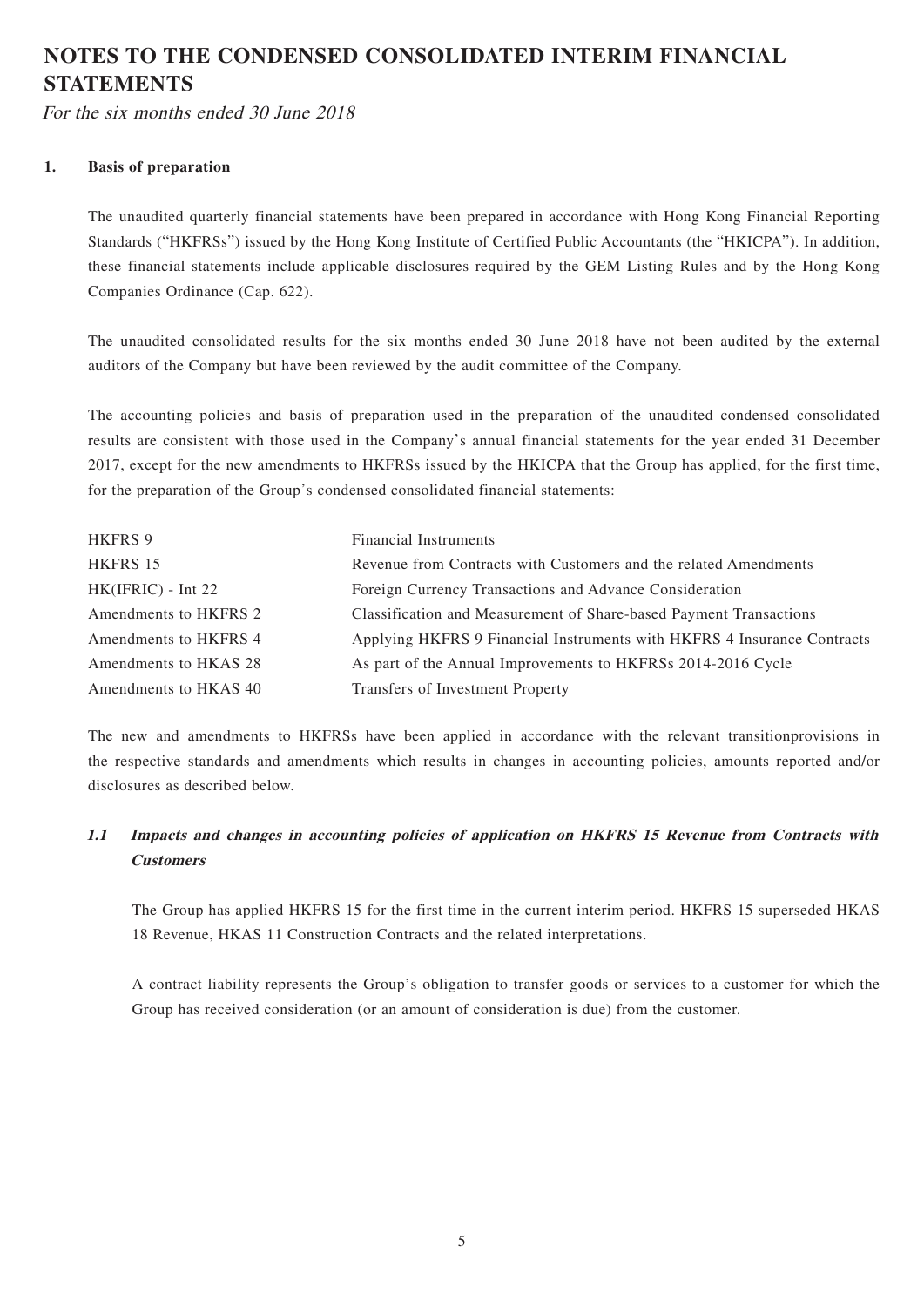#### **1.2 Impacts and changes in accounting policies of application on HKFRS 9 Financial Instruments**

In the current period, the Group has applied HKFRS 9 Financial Instruments and the related consequential amendments to other HKFRSs. HKFRS 9 introduces new requirements for 1) the classification and measurement of financial assets and financial liabilities, 2) expected credit losses ("ECL") for financial assets and 3) general hedge accounting.

The Group has applied HKFRS 9 in accordance with the transition provisions set out in HKFRS 9. i.e. applied the classification and measurement requirements (including impairment) retrospectively to instruments that have not been derecognised as at 1 January 2018 (date of initial application) and has not applied the requirements to instruments that have already been derecognised as at 1 January 2018. The difference between carrying amounts as at 31 December 2017 and the carrying amounts as at 1 January 2018 are recognised in the opening retained profits and other components of equity, without restating comparative information.

Accordingly, certain comparative information may not be comparable as comparative information was prepared under HKAS 39 Financial Instruments: Recognition and Measurement.

### 1.2.1 Key changes in accounting policies resulting from application of HKFRS 9

### Classification and measurement of financial assets

Trade receivables arising from contracts with customers are initially measured in accordance with HKFRS 15.

All recognised financial assets that are within the scope of HKFRS 9 are subsequently measured at amortised cost or fair value, including unquoted equity investments measured at cost less impairment under HKAS 39.

### Equity instrument designated as at fair value through other comprehensive income ("FVTOCI")

At the date of initial application, the Group may make an irrevocable election (on an instrument-byinstrument basis) to designate investments in equity instruments as at FVTOCI.

Investments in equity instruments at FVTOCI are initially measured at fair value plus transaction costs. Subsequently, they are measured at fair value with gains and losses arising from changes in fair value recognised in OCI and accumulated in reserve; and are not subject to impairment assessment.

#### 1.2.2 Summary of effects arising from initial application of HKFRS 9

The Group elected to present in OCI for the fair value changes of its equity investment previously classified as available-for-sale investments, which related to unquoted equity investments previously measured at cost less impairment under HKAS 39. These investments are not held for trading and not expected to be sold in the foreseeable future. At the date of initial application of HKFRS 9, HK\$21,384,000 were reclassified from available-for-sale investments to equity instruments at FVTOCI, which related to unquoted equity investments previously measured at cost less impairment under HKAS 39.

The application of the other new amendments to HKFRSs in the current interim period has had no material effect on the amounts reported in these condensed consolidated financial statements and/or disclosures set out in these condensed consolidated financial statements.

The Group has not early adopted any other standard, amendment or interpretation that has been issued but is not yet effective.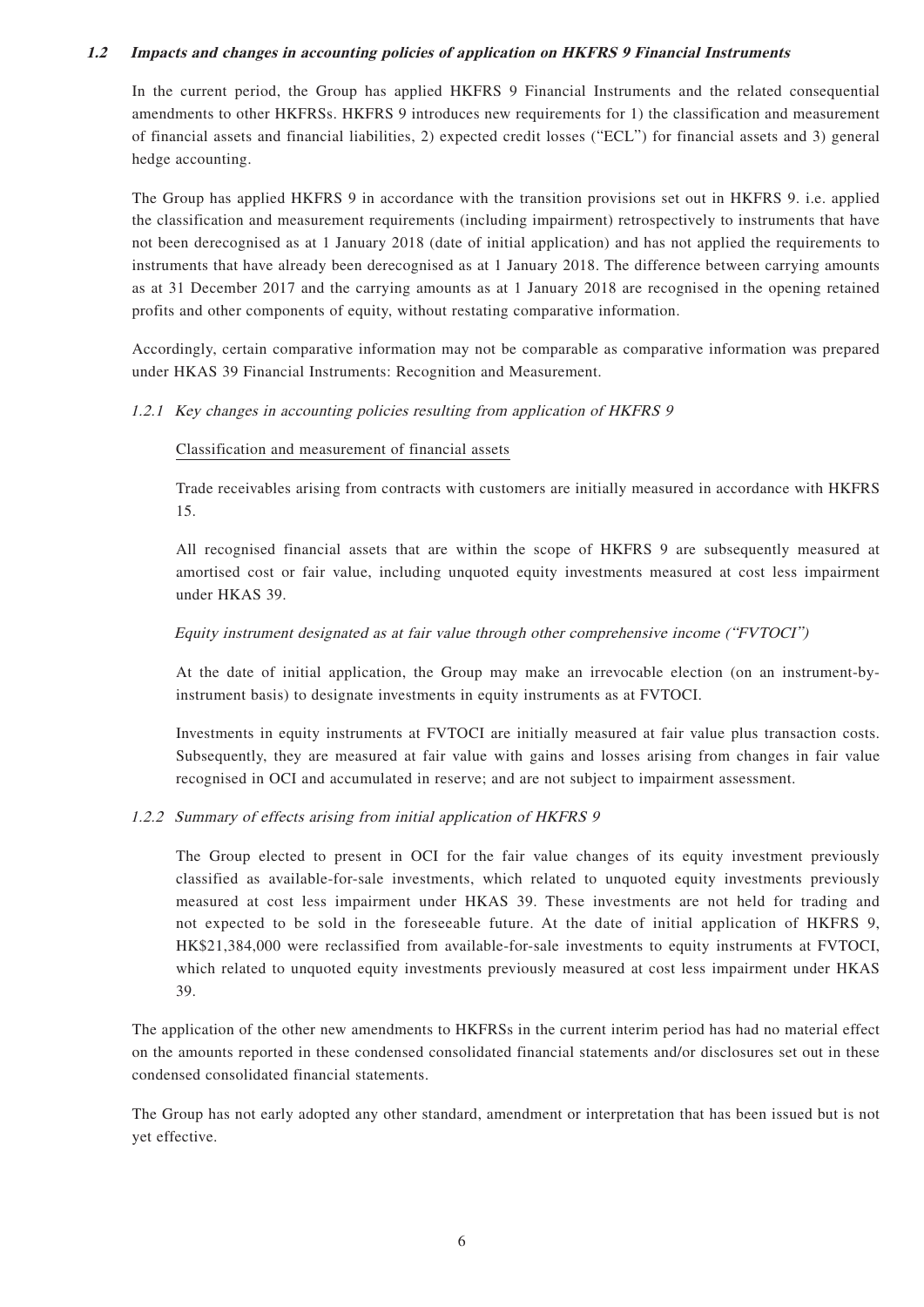#### **Comparative figures**

Certain comparative figures have been reclassified to conform to the current period's presentation. The Directors considered that the reclassification would result in more appropriate manner to reflect the core business of the Group. These reclassifications have no impact on the Group's total equity as at 30 June 2017 or the Group's profit or loss for the three months and six months ended 30 June 2017.

#### **2. Revenue**

The principal activities of the Group are the provision of professional integrated information technology ("IT") solutions and services, and distribution of IT corporate products, digital products, own brand products and related parts and components.

Revenue represents net amount received and receivable for the sale of different types of IT products, self developed products provision of professional integrated IT solutions and services net of corresponding sales related taxes and rebate. The amounts of each significant category of revenue recognised in revenue for the six months ended 30 June 2018 and 2017 are as follows:

|                             | For the six months         |           |  |
|-----------------------------|----------------------------|-----------|--|
|                             | ended 30 June              |           |  |
|                             | 2018                       | 2017      |  |
|                             | <b>HK\$'000</b>            | HK\$'000  |  |
|                             | (Unaudited)<br>(Unaudited) |           |  |
| Revenue                     |                            |           |  |
| <b>IT Consumer Products</b> | 5,301,492                  | 4,801,719 |  |
| IT Corporate Products       | 3,233,507                  | 2,356,790 |  |
| Others                      | 1,731,650                  | 2,403,571 |  |
|                             | 10,266,649                 | 9,562,080 |  |

#### **3. Segment information**

Information reported to the executive Directors or management of the Company, being the chief operating decision maker (the "CODM"), for the purposes of resource allocation and assessment of segment performance focuses on types of goods or services delivered or provided.

The Group's reportable and operating segments under HKFRS 8 are as follows:

- (a) IT Consumer Products distribution of IT consumer products which include mainly personal computers ("PC"), digital products and IT accessories.
- (b) IT Corporate Products distribution of IT corporate products which include mainly storage products, minicomputers, networking products, personal computer servers, intelligent building management system ("IBMS") products and unified communication and contact centre ("UC  $\&$  CC") products.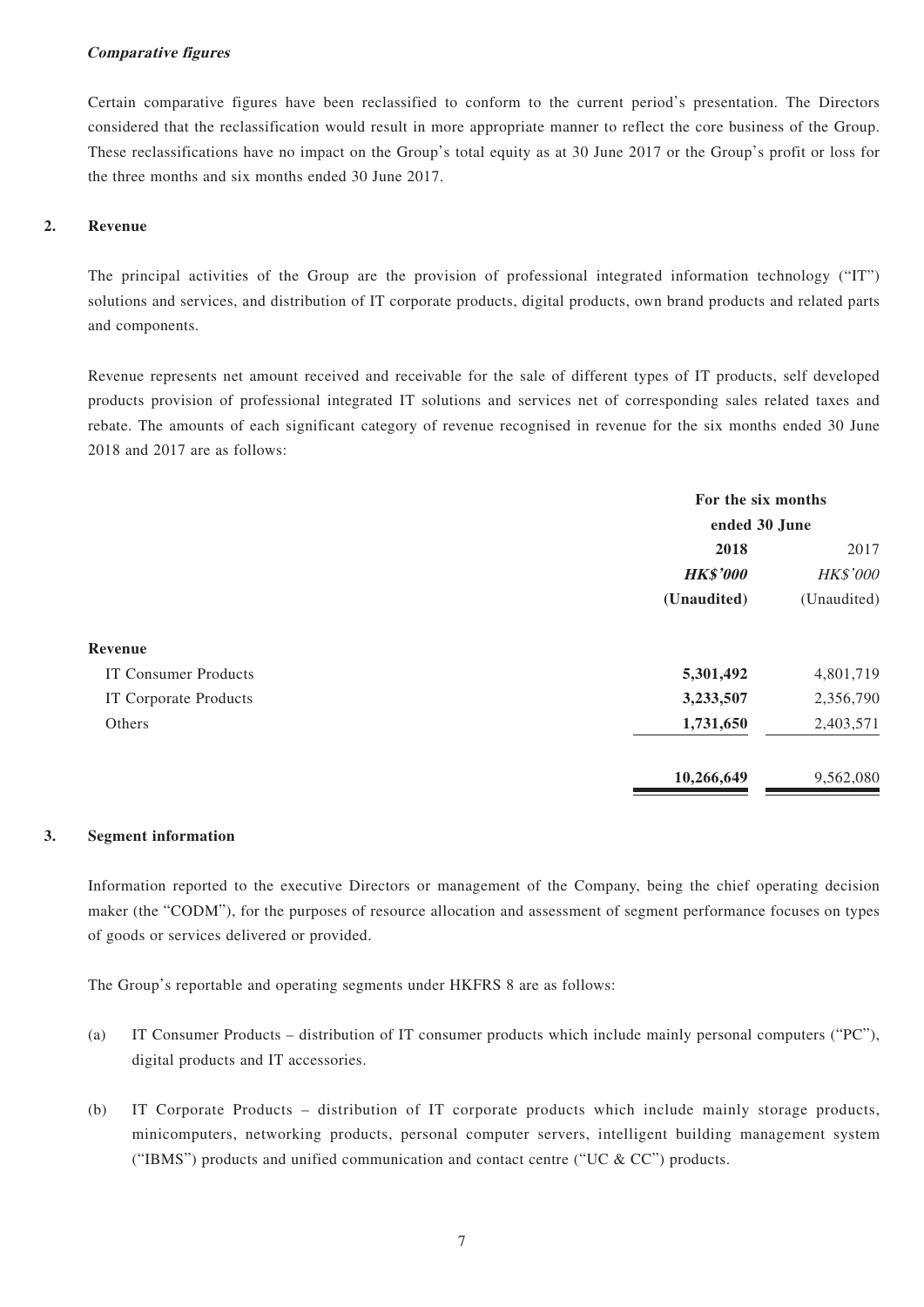(c) Others – distribution of smartphones and development of its own brand products. The own brand products include but not limited to mobile location-based service ("LBS") products and provision of professional integrated IT solutions and services.

Segment profit represents the profit earned by each segment without allocation of other income, finances cost as well as unallocated head office and corporate expenses. The measure reported to the CODM for the purposes of resource allocation and performance assessment.

The following is an analysis of the Group's revenue and results by reportable and operating segment for the six months ended 30 June 2018 and 2017:

|                                                |                    | For the six months ended 30 June 2018 |                 |                 |
|------------------------------------------------|--------------------|---------------------------------------|-----------------|-----------------|
|                                                | <b>IT Consumer</b> | <b>IT Corporate</b>                   |                 |                 |
|                                                | <b>Products</b>    | <b>Products</b>                       | <b>Others</b>   | <b>Total</b>    |
|                                                | <b>HK\$'000</b>    | <b>HK\$'000</b>                       | <b>HK\$'000</b> | <b>HK\$'000</b> |
|                                                | (Unaudited)        | (Unaudited)                           | (Unaudited)     | (Unaudited)     |
| Revenue                                        |                    |                                       |                 |                 |
| External sales                                 | 5,301,492          | 3,233,507                             | 1,731,650       | 10,266,649      |
| <b>Segment profit</b>                          | 111,561            | 145,866                               | 13,793          | 271,220         |
| Other income                                   |                    |                                       |                 | 10,125          |
| Finance costs                                  |                    |                                       |                 | (22, 499)       |
| Unallocated head office and corporate expenses |                    |                                       |                 | (66, 510)       |
| Profit before tax                              |                    |                                       |                 | 192,336         |

|                                                | For the six months ended 30 June 2017 |                 |             |                 |
|------------------------------------------------|---------------------------------------|-----------------|-------------|-----------------|
|                                                | IT Consumer                           | IT Corporate    |             |                 |
|                                                | Products                              | Products        | Others      | Total           |
|                                                | <b>HK\$'000</b>                       | <b>HK\$'000</b> | HK\$'000    | <b>HK\$'000</b> |
|                                                | (Unaudited)                           | (Unaudited)     | (Unaudited) | (Unaudited)     |
| Revenue                                        |                                       |                 |             |                 |
| External sales                                 | 4,801,719                             | 2,356,790       | 2,403,571   | 9,562,080       |
| <b>Segment profit</b>                          | 98,668                                | 115,244         | 16,279      | 230,191         |
| Other income                                   |                                       |                 |             | 2,419           |
| Finance costs                                  |                                       |                 |             | (18, 559)       |
| Unallocated head office and corporate expenses |                                       |                 |             | (56,828)        |
| Profit before tax                              |                                       |                 |             | 157,223         |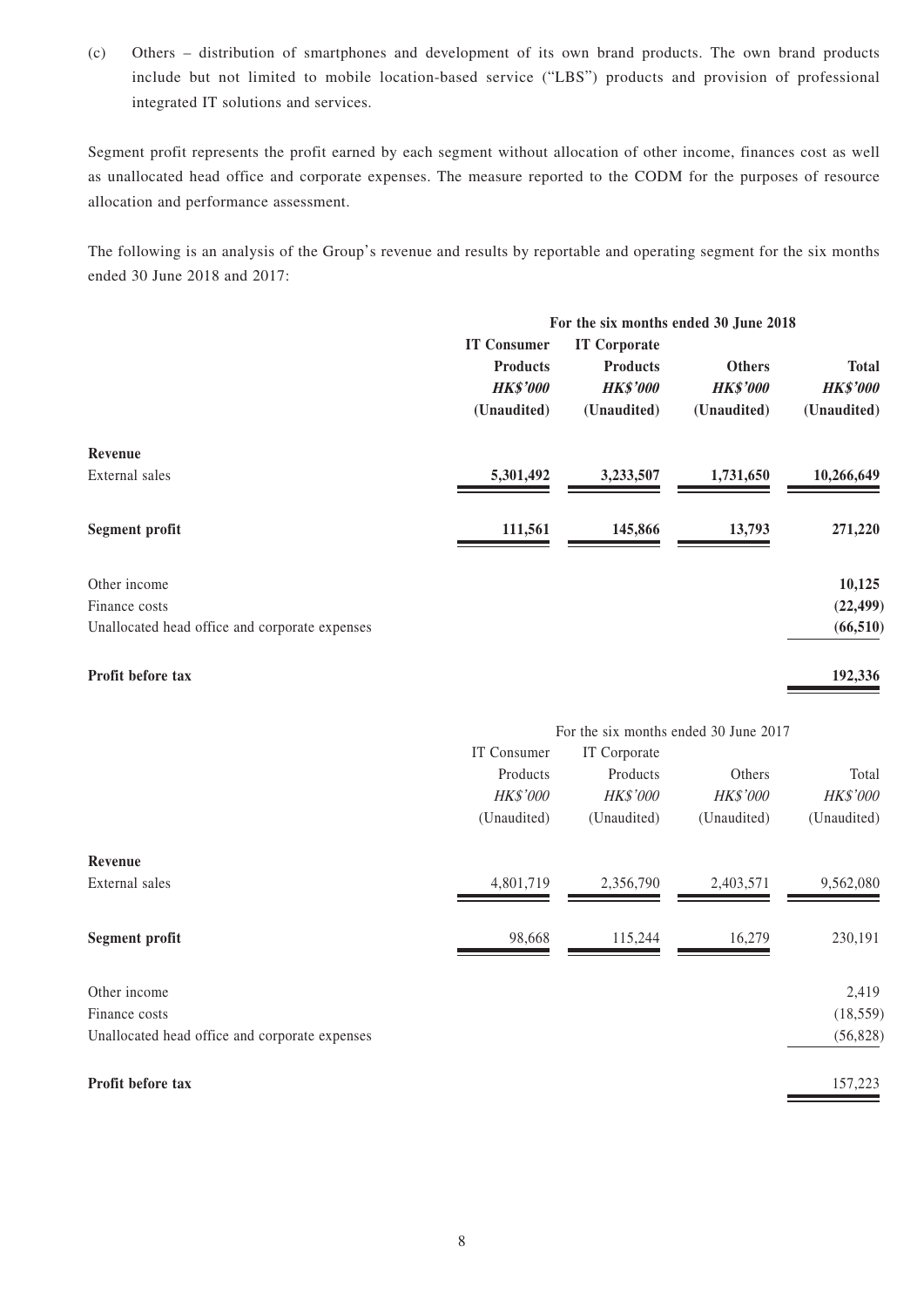### **Geographical information**

The following provides an analysis of the Group's sales by geographical market for the six months ended 30 June 2018 and 2017, based on the origin of the goods:

|                 |                 | For the six months<br>ended 30 June |  |
|-----------------|-----------------|-------------------------------------|--|
|                 |                 |                                     |  |
|                 | 2018            | 2017                                |  |
|                 | <b>HK\$'000</b> | HK\$'000                            |  |
|                 | (Unaudited)     | (Unaudited)                         |  |
| Mainland, China | 10,168,612      | 9,535,218                           |  |
| Other regions   | 98,037          | 26,862                              |  |
|                 | 10,266,649      | 9,562,080                           |  |

### **4. Profit from operation**

The Group's profit from operation has been arrived at after charging for the six months ended 30 June 2018 and 2017:

|                                              | For the six months<br>ended 30 June |             |  |
|----------------------------------------------|-------------------------------------|-------------|--|
|                                              |                                     |             |  |
|                                              | 2018                                | 2017        |  |
|                                              | <b>HK\$'000</b>                     | HK\$'000    |  |
|                                              | (Unaudited)                         | (Unaudited) |  |
| Cost of inventories recognized as an expense | 9,861,821                           | 9,197,876   |  |
| Depreciation                                 | 1,503                               | 1,909       |  |
| Staff cost including directors' emolument    |                                     |             |  |
| - Salary and related staff cost              | 101,708                             | 106,256     |  |
| - Retirement benefits scheme contribution    | 10,566                              | 9,907       |  |
| Exchange (gain) loss, net                    | (97)                                | 786         |  |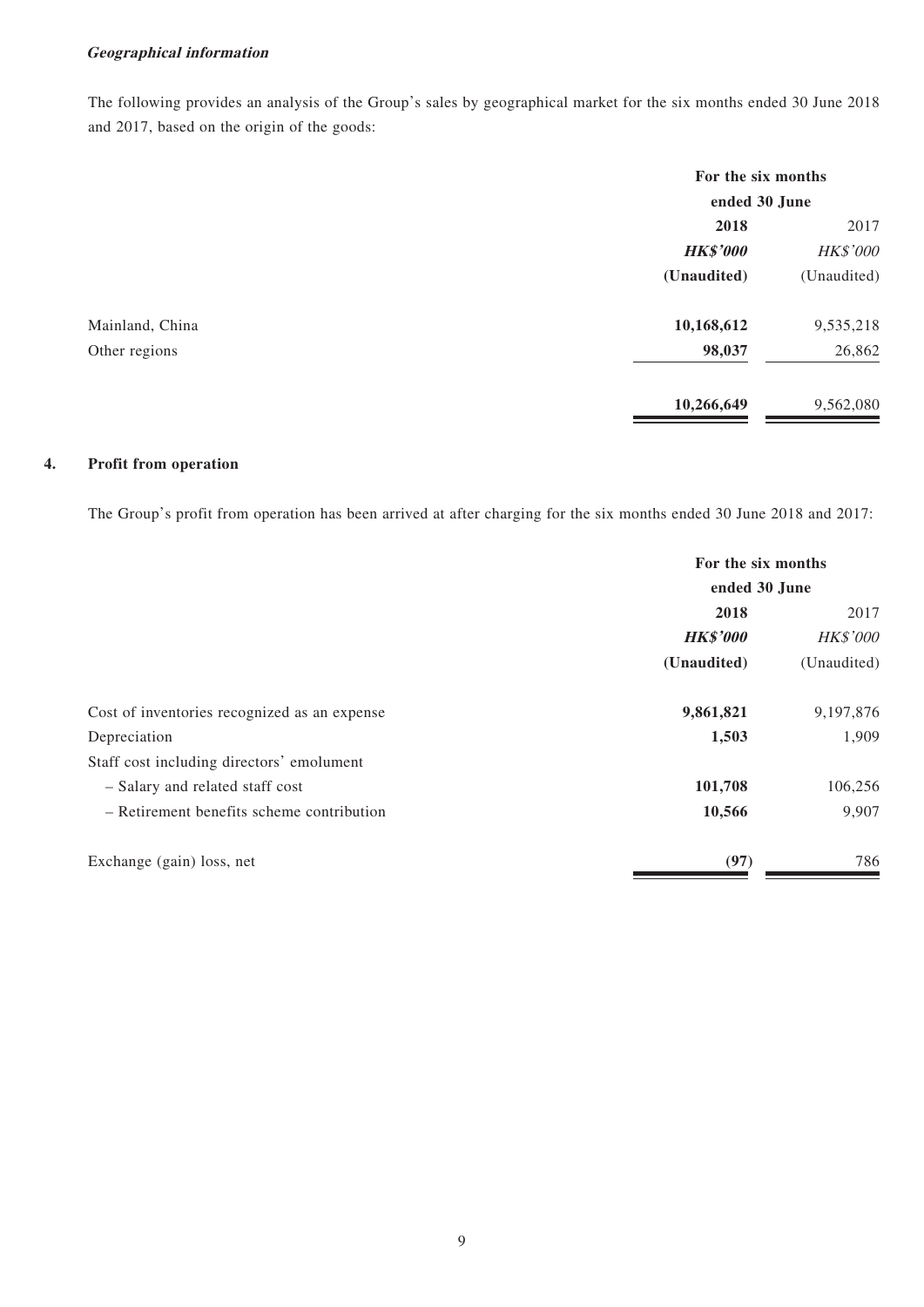#### **5. Income tax expense**

Taxes on profit assessable elsewhere have been calculated at the rates of tax prevailing in the countries in which the Group operates, based on existing legislations, interpretations and practices in respect thereof.

Hong Kong Profits Tax is calculated at 16.5% of the estimated assessable profit for the six months ended 30 June 2018 and 2017.

Under the Law of the PRC on Enterprise Income Tax (the "EIT Law") and Implementation Regulation of the EIT Law, the tax rates of the Company's PRC subsidiaries is 25% for the six months ended 30 June 2018 and 2017.

The Group did not have any significant unprovided deferred tax liabilities (including withholding tax) in respect of the period.

### **6. Earnings per share**

The calculation of the basic and diluted earnings per share attributable to owners of the Company is based on the following data:

|                                                  | For the three months    |                 | For the six months    |                 |
|--------------------------------------------------|-------------------------|-----------------|-----------------------|-----------------|
|                                                  | ended 30 June           |                 | ended 30 June         |                 |
|                                                  | 2018                    | 2017            | 2018                  | 2017            |
|                                                  | <b>HK\$'000</b>         | <b>HK\$'000</b> | <b>HK\$'000</b>       | <b>HK\$'000</b> |
|                                                  | (Unaudited)             | (Unaudited)     | (Unaudited)           | (Unaudited)     |
| <b>Earnings</b>                                  |                         |                 |                       |                 |
| Profit for the period attributable               |                         |                 |                       |                 |
| to owners of the Company                         | 74,948                  | 69,934          | 136,148               | 120,302         |
|                                                  | 2018                    | 2017            | 2018                  | 2017            |
|                                                  | $\boldsymbol{\it v000}$ | '000'           | $\boldsymbol{\delta}$ | '000            |
| <b>Number of Share</b>                           |                         |                 |                       |                 |
| Weighted average number of ordinary shares and   |                         |                 |                       |                 |
| convertible preference shares for the purpose of |                         |                 |                       |                 |
| basic and diluted earnings per share             | 2,570,520               | 2,570,520       | 2,570,520             | 2,570,520       |

As there were no potentially dilutive shares during the three months and the six months ended 30 June 2018 and 2017, the diluted earnings per share was same as basic earnings per share.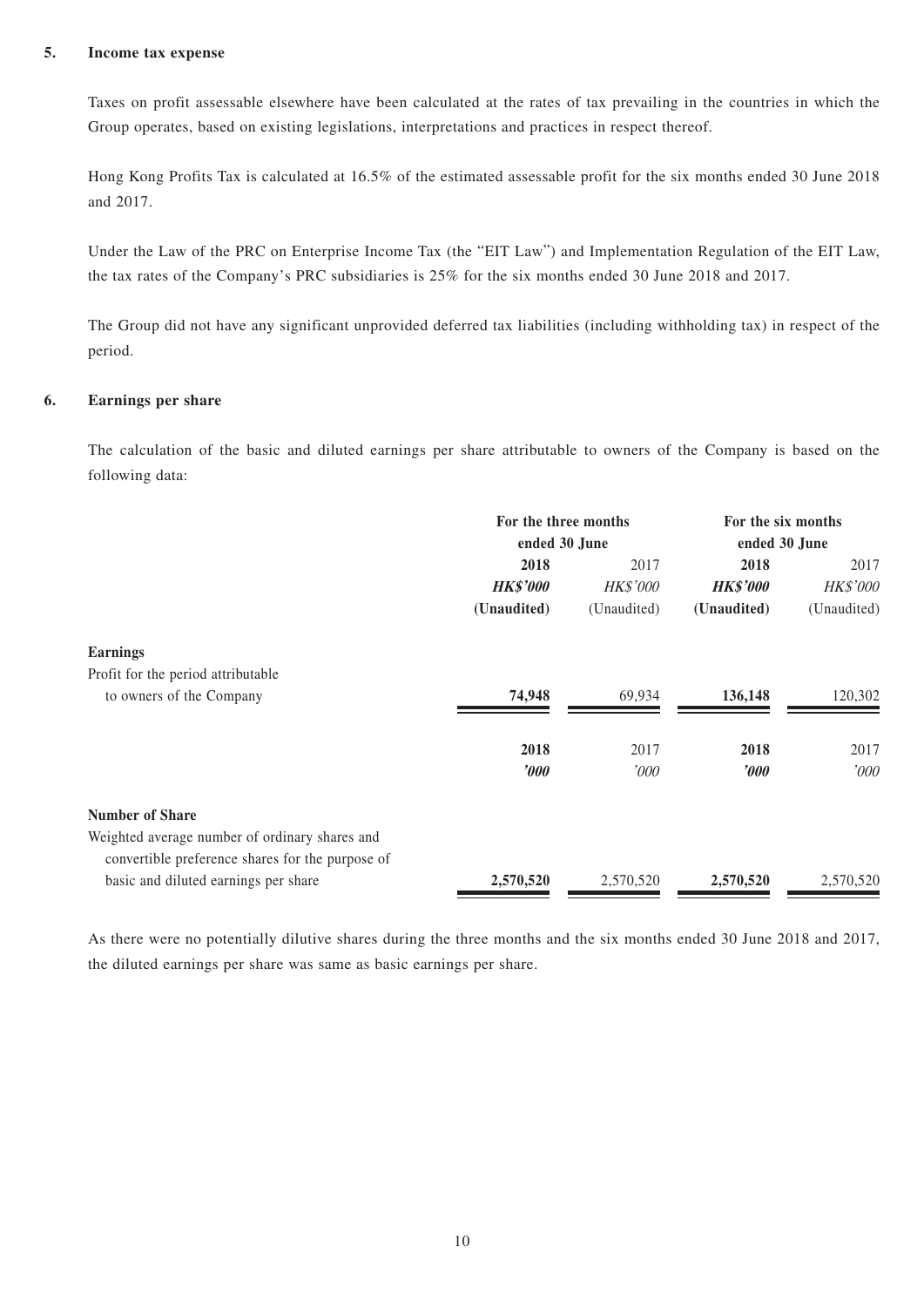#### **7. Trade and bills receivables**

The Group allows a credit period ranging from 30 – 180 days to its third party trade customers. Before accepting any new customer, the Group assesses the potential customer's credit quality and defines credit limits by customer. Credit limits attributed to customers are reviewed twice a year.

The following is an aged analysis of trade and bills receivables, net of allowance for doubtful debts, based on invoice date at the end of the reporting period which approximated the respective revenue recognition dates:

|                 | As at           | As at       |
|-----------------|-----------------|-------------|
|                 | 30 June         | 31 December |
|                 | 2018            | 2017        |
|                 | <b>HK\$'000</b> | HK\$'000    |
|                 | (Unaudited)     | (Audited)   |
| Within 3 months | 1,374,937       | 1,320,741   |
| 4 to 6 months   | 212,633         | 66,621      |
| 7 to 12 months  | 59,205          | 56,975      |
| Over 1 year     | 56,719          | 50,347      |
|                 | 1,703,494       | 1,494,684   |

### **8. Trade and bills payables**

The ageing analysis of trade and bills payables, based on date of receipt of goods, is as follows:

|                 | As at           | As at       |
|-----------------|-----------------|-------------|
|                 | 30 June         | 31 December |
|                 | 2018            | 2017        |
|                 | <b>HK\$'000</b> | HK\$'000    |
|                 | (Unaudited)     | (Audited)   |
| Within 3 months | 1,255,266       | 1,913,651   |
| 4 to 6 months   | 44,814          | 64,498      |
| 7 to 12 months  | 62,581          | 49,715      |
| Over 1 year     | 16,277          | 16,109      |
|                 | 1,378,938       | 2,043,973   |

The credit period on purchase of goods is ranging from  $30 - 120$  days. The Group has financial risk management policies in place to ensure that all payables are settled within the credit timeframe.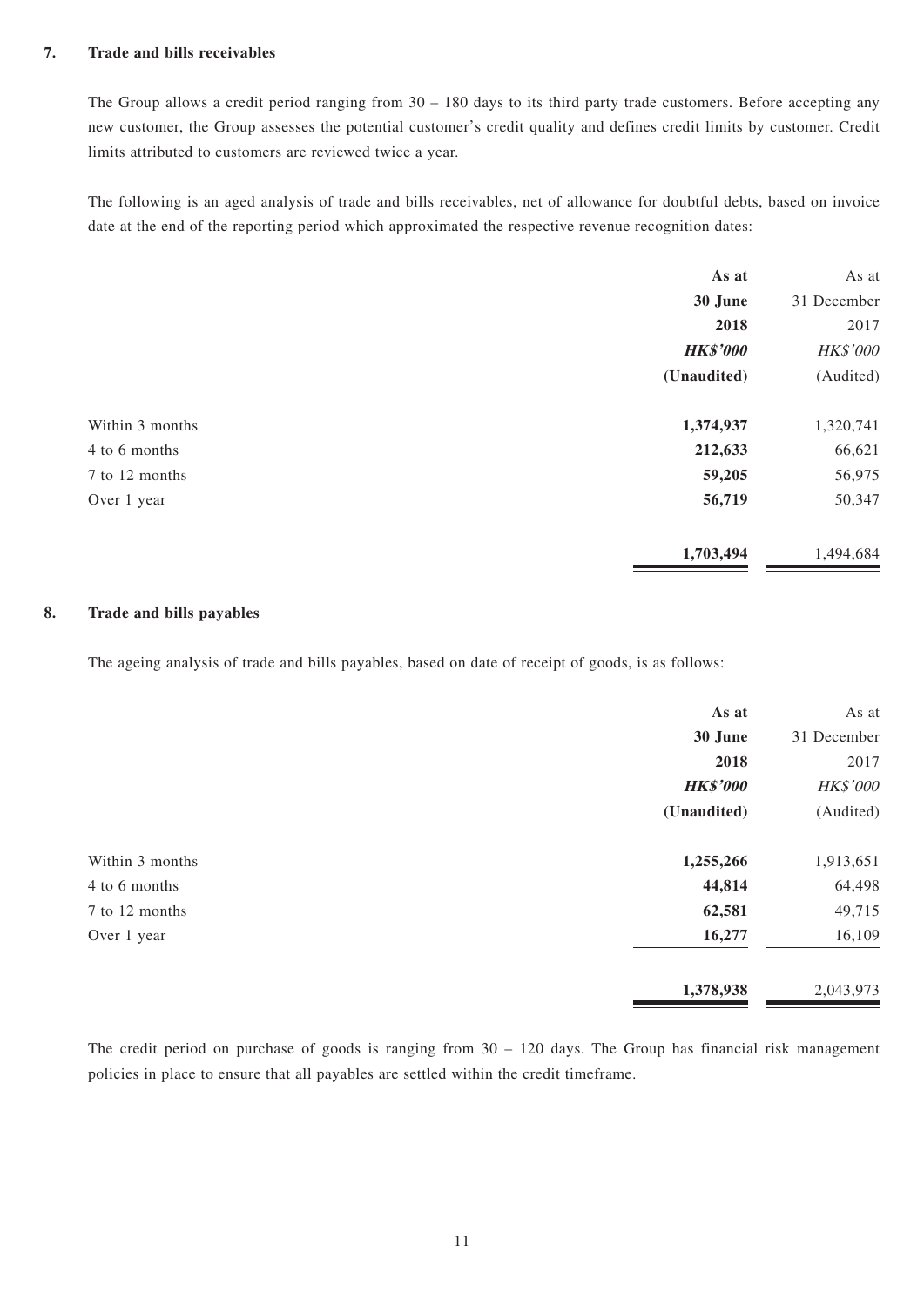### **9. Borrowings**

The following provides an analysis of the Group's borrowings:

|                               | As at           | As at       |
|-------------------------------|-----------------|-------------|
|                               | 30 June         | 31 December |
|                               | 2018            | 2017        |
|                               | <b>HK\$'000</b> | HK\$'000    |
|                               | (Unaudited)     | (Audited)   |
| Loan from a fellow subsidiary | 237,220         | 47,853      |
| Bank borrowings               | 844,934         | 411,968     |
|                               | 1,082,154       | 459,821     |
| Secured                       | 326,521         |             |
| Unsecured                     | 755,633         | 459,821     |
|                               | 1,082,154       | 459,821     |
| Carrying amount repayable*:   |                 |             |
| Within one year               | 1,082,154       | 459,821     |

\* The amounts due are based on scheduled repayment dates set out in the loan agreements.

The loan from a fellow subsidiary represents the advance from Sichuan Changhong Group Finance Co., Ltd. (四川長 虹集團財務有限公司) as at 30 June 2018. The balance was unsecured, bearing interest at a fixed rate at 5.05% per annum and repayable within one year.

The range of effective interest rates (which are also equal to contracted interest rates) due in the Group's borrowings for the period ended 30 June 2018 is fixed from 1.4% to 5.5% (2017: 3.9% to 5.0%).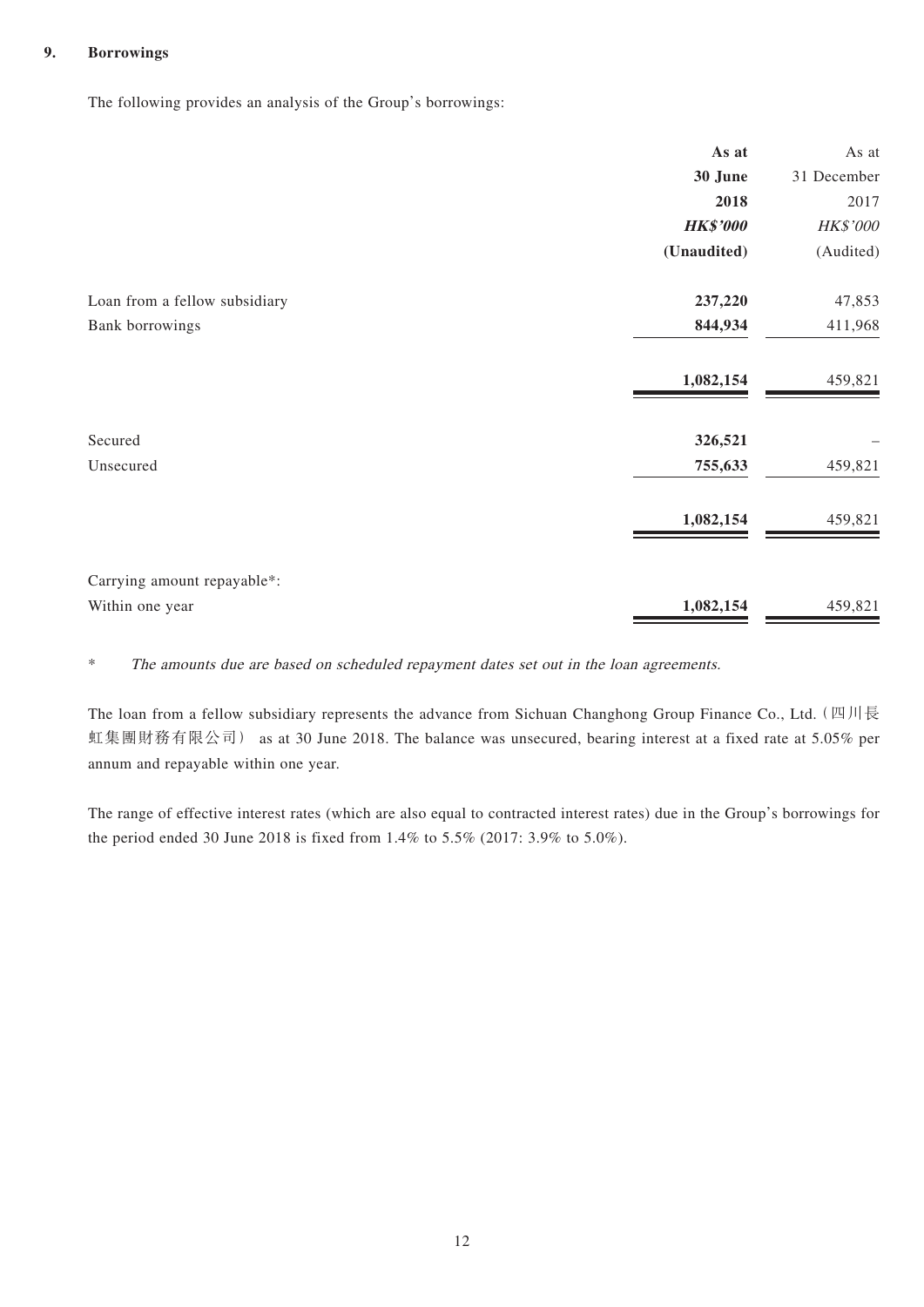### **DIVIDEND**

The Directors do not recommend the payment of any dividend for the six months ended 30 June 2018 (2017: Nil).

The payment of a final dividend of HK\$0.03 per share for the year ended 31 December 2017 had been resolved at the annual general meeting of the Company held on 18 May 2018. The date of payment was on 7 June 2018.

### **BUSINESS REVIEW**

In the first half of 2018, China's economic operation showed a good pattern of steady growth, expanded employment, moderate inflation and improved balance of payments. In the first half of the year, the Group continued to implement the management policy of "expanding omni-channel, being professional, developing new distribution and being a partner to help customer grow", promoted the upgrading planning and business mode innovation of internet distribution platform, and created an omni-channel network distribution platform. Besides, the Group conducted in-depth analysis and exploration of ISV (independent software supplier) channel resources and industrial informatization requirements to provide "transfer business to cloud" overall planning, solutions and professional services for the industry so as to promote the "Internet+" of traditional industry.

In the first half of 2018, the Group achieved a revenue of about HK\$10,266.64 million, an increase of 7.37% over the same period of the previous fiscal year. The gross profit rate was 3.94% in the first half of the year, up by about 0.13 percentage points over the same period of the previous fiscal year. In that first half of 2018, profit attributable to shareholders was about HK\$136.15 million, an increase of about 13.17% over the same period of the previous fiscal year, with a basic profit of HK\$5.30 cent per share, an increase of about HK\$0.62 cent per share over HK\$4.68 cent per share in the previous fiscal year.

The Group continues to strengthen informatization development and business process transformation and optimization to continuously improve operation management efficiency. It continues to adhere to strict credit management and accounts receivable management. Due to the expansion of e-commerce sales and the increase in sales of IT corporate products, both of which have longer accounts receivable collection period, the payment collection slowed down in the first half of the year, and the turnover of accounts receivable slowed down slightly compared with the same period of the previous fiscal year. In the first half of the year, the Group conducted strong cost control and the comprehensive cost rate was lower than that in the same period of last year, and the financial cost rate was the same as that in the same period of last year.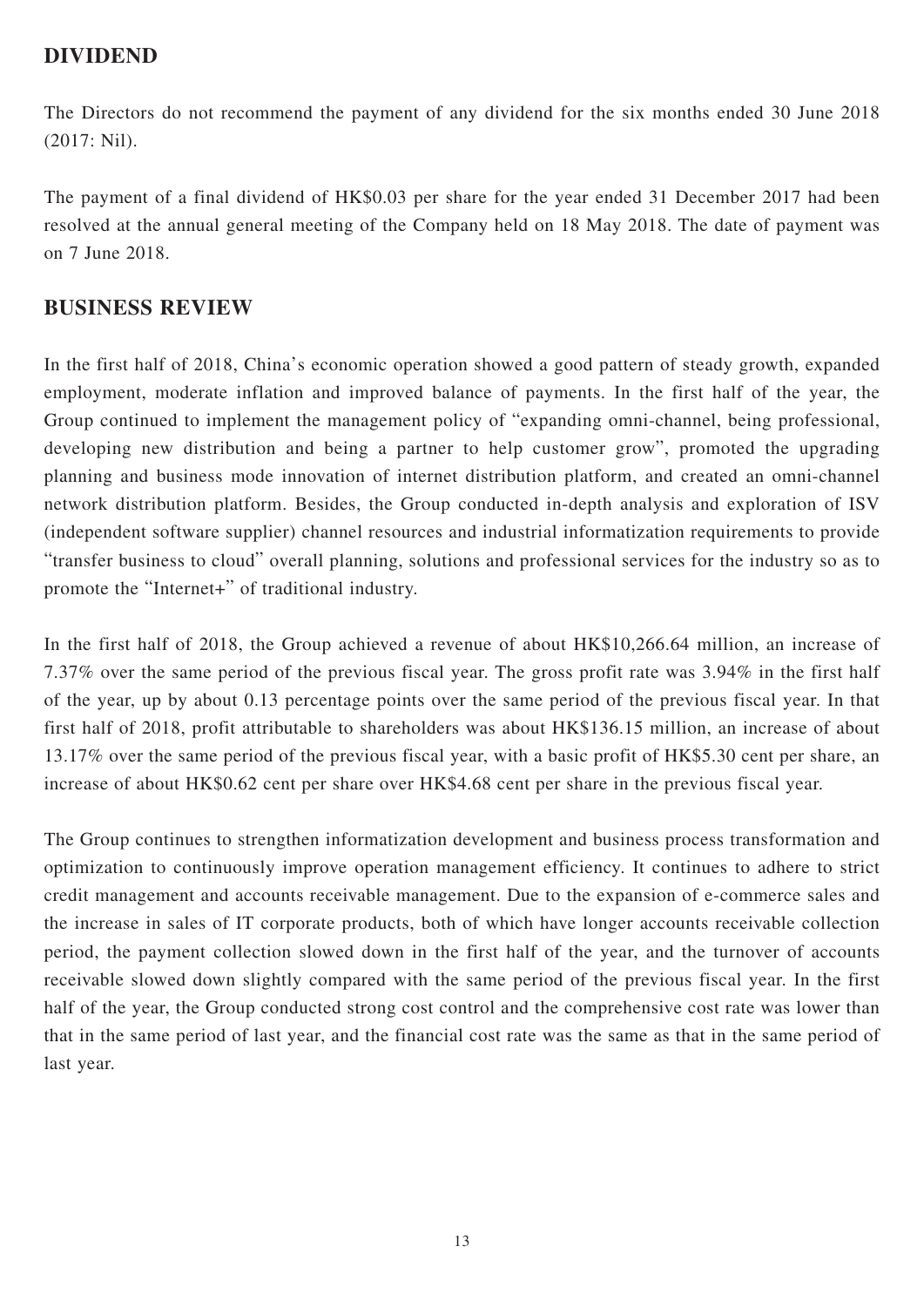The analysis of the turnover and profit of the three reportable and operating segments of the Company for the six months ended 30 June 2018 is as follows (the fluctuation of exchange rate of Renminbi might affect the amount/percentage of the segment):

**IT consumer products distribution business:** Although the PC market demand shrinks in the first half of the year, this business segment maintained a stable sales scale and market share cooperating with the manufacturer to conduct strategy adjustment to further expand the e-commerce cooperation. The internet distribution platform strengthens business planning and system optimization and upgrading, and accelerates product introduction and pipeline expansion. Its turnover rose to HK\$5,301.49 million, an increase of 10.41% over the same period of last year, and its profit increased to HK\$111.56 million by 13.07%.

**IT corporate products distribution business:** In the first half of the year, the sales scale and income of the business segment maintained a significant growth, it further explored the customer resources of the industry, fully expanded professional services and actively captured new market opportunities. Its turnover rose to HK\$3,233.51 million, representing an increase of 37.20% over the same period of last year, and its profit increased by 26.57% to HK\$145.87 million.

**Other businesses:** The business segment's turnover fell to HK\$1,731.65 million, representing a decrease of 27.96% over the same period of last year and its profit fell to HK\$13.79 million by 15.27% due to falling sales of smart phones.

# **OUTLOOK**

Looking forward to the future, the environment at home and abroad is still complex and fickle, but it remains unchanged that China's economic momentum tends to a good prospect. The Group will adhere to the management policy of "expanding omni-channel, being professional, developing new distribution and being a partner to help customer grow", use internet technology to integrate on-line and off-line resources, create an innovative internet distribution platform, and construct an omni-channel ecological system. Oriented to the demand of upstream and downstream customers, the enterprise-level business will enhance the two-way integration of channel resources and technological solution capability, promote the breadth and depth of channel cooperation category, and further strengthen the industry penetration and landing capability of cloud service so as to empower partners and create new value for shareholders.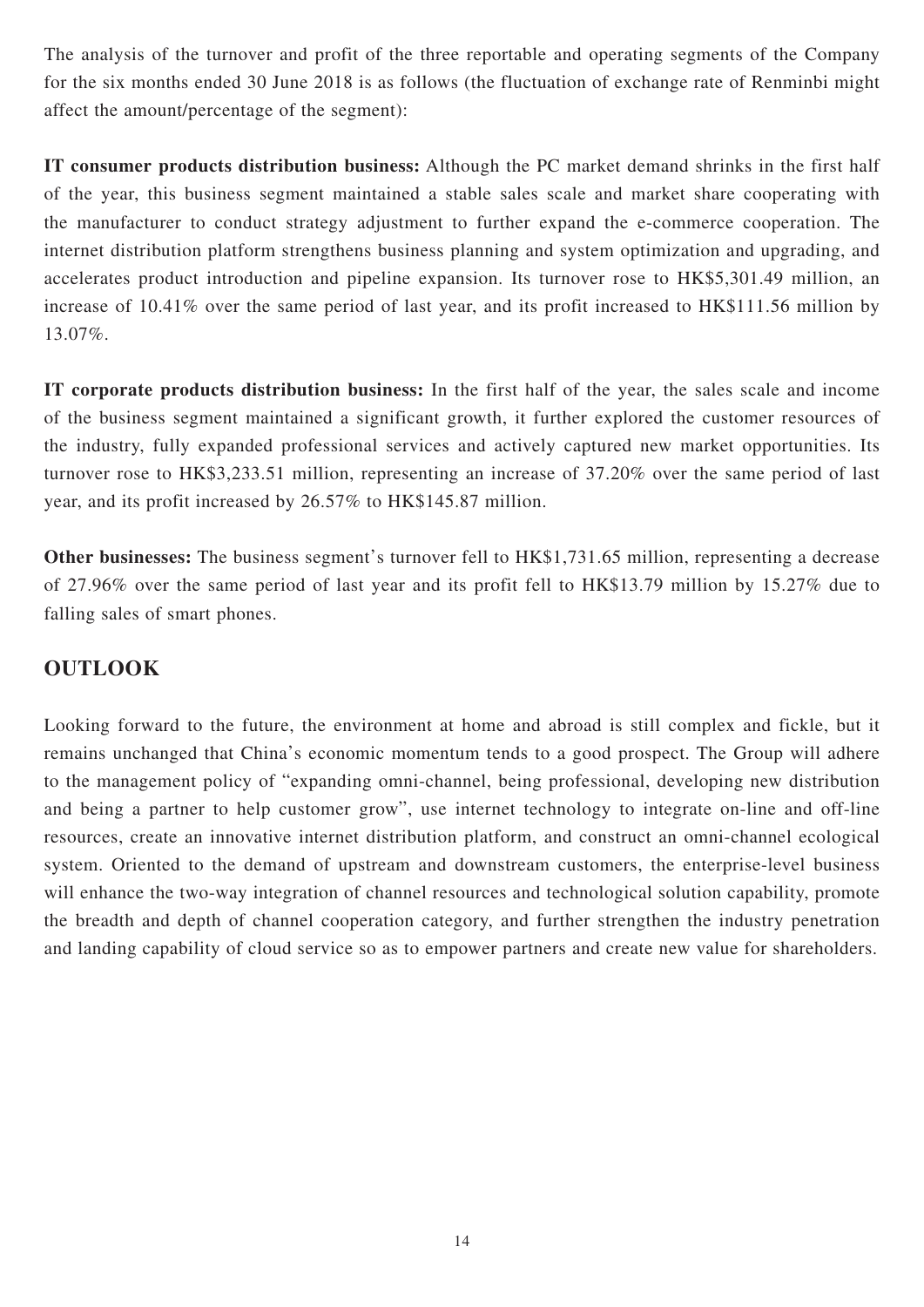# **LIQUIDITY AND FINANCIAL RESOURCES**

For the period under review, the Group's financial and liquidity positions remained healthy and stable. As at 30 June 2018, the Group's total interest-bearing borrowings amounted to approximately HK\$1,082.15 million and its cash and bank balances amounted to approximately HK\$219.40 million. Net current assets of the Group was approximately HK\$1,591.09 million. The management is confident that the Group's financial resources is sufficient for its daily operations. The Group did not have any charges on its fixed assets (2017: Nil). The net gearing ratio (total net debt/total shareholders' equity) of the Group as at 30 June 2018 was 1.75 times.

## **PLEDGE OF ASSETS**

The Group did not have any mortgage or charge over its fixed assets as at 30 June 2018 (2017: Nil).

# **EXPOSURE TO FLUCTUATION IN EXCHANGE RATES AND RELATED HEDGES**

The Group's monetary assets and liabilities and transactions are principally denominated in Renminbi, Hong Kong dollars and United Stated dollars. As the spread of exchange rate of Renminbi is locked and the exchange rate between Hong Kong dollars and United States dollars is pegged, the Group believes its exposure to exchange risk is minimal. The Group had carried out the exchange rate lock to part of exposures. The Group will however continue to monitor the situation and assess whether any hedging arrangement is necessary.

As at 30 June 2018, the Group did not have any foreign currency investments which have been hedged by currency borrowings and other hedging instruments.

# **TREASURY POLICY**

Cash and bank deposits of the Group are either in Renminbi, Hong Kong dollars and United States dollars. The Group conducts its core business transaction mainly in Renminbi, Hong Kong dollars and United States dollars. Except the lock exchange agreement described above, the Group did not use any derivative instruments to hedge its foreign currency exposure as the Group considered its foreign currency exposure is insignificant.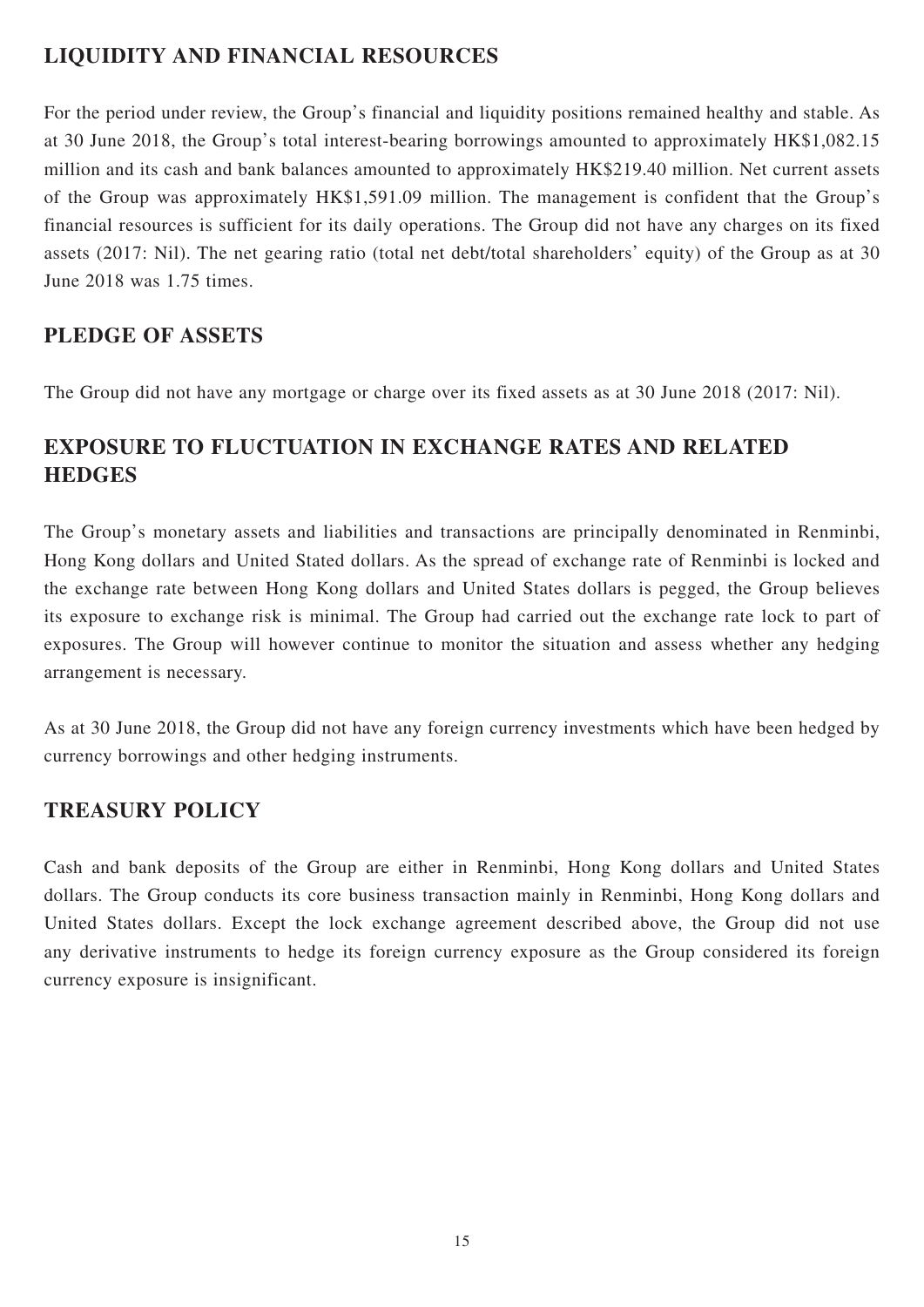### **CONTINGENT LIABILITIES**

As at 30 June 2018, the Group (i) endorsed certain bills receivable for the settlement of trade and other payables; and (ii) discounted certain bills receivable to banks for raising of cash. In the opinion of the directors of the Company, the Group has transferred the significant risks and rewards relating to these bills receivable, and the Group's obligations to the corresponding counterparties were discharged in accordance with the commercial practice in the PRC and the risk of default in payment of the endorsed and discounted bills receivable is low because all endorsed and discounted bills receivable are issued and guaranteed by the reputable banks in the PRC. As a result, the relevant assets and liabilities were not recognised in the consolidated financial statements. The maximum exposure to the Group that may result from the default of these endorsed and discounted bills receivable at the end of each reporting period are as follows:

|                                                                    | As at           | As at           |
|--------------------------------------------------------------------|-----------------|-----------------|
|                                                                    | 30 June         | 31 December     |
|                                                                    | 2018            | 2017            |
|                                                                    | <b>HK\$'000</b> | <b>HK\$'000</b> |
|                                                                    | (Unaudited)     | (Audited)       |
| Settlement of trade and other payables                             | 19,150          | 135,808         |
| Discounted bills for raising of cash                               | 199,337         | 274,380         |
| Outstanding endorsed and discounted bills receivable with recourse | 218,487         | 410,188         |

As at 30 June 2018, the outstanding endorsed and discounted bills receivable are aged within 270 days (as at 31 December 2017: 180 days).

At 30 June 2018, the Company had also given guarantees to certain suppliers in relation to the subsidiaries' settlement of the respective payables. The maximum aggregate amounts payable to these suppliers under guarantee were approximately HK\$967,162,851.38 (as at 31 December 2017: HK\$613,710,000).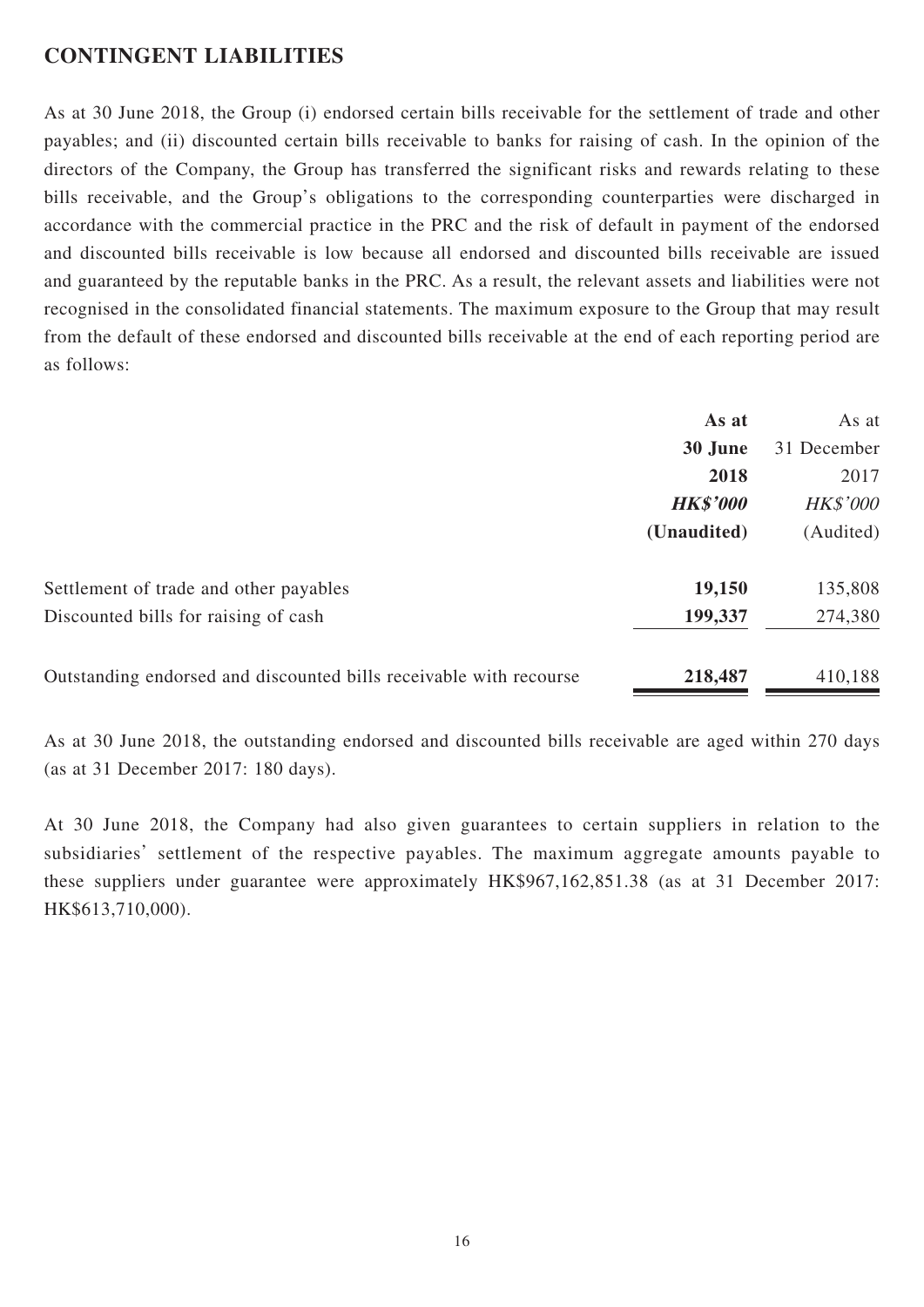# **SIGNIFICANT INVESTMENTS, MATERIAL ACQUISITIONS AND DISPOSALS OF SUBSIDIARIES, ASSOCIATES AND JOINT VENTURES**

The Group did not have any significant investments, acquisitions or disposals of subsidiaries, associates and joint ventures during the six months ended 30 June 2018.

## **FUTURE PLANS FOR MATERIAL INVESTMENTS AND CAPITAL ASSETS**

As at 30 June 2018, the Group had no material capital commitments and no future plans for material investments or capital assets.

# **EVENTS AFTER THE REPORTING PERIOD**

There are no significant events that might affect the Group after the reporting period up to the date of this announcement.

# **EMPLOYMENT AND REMUNERATION POLICY**

As at 30 June 2018, the total number of the Group's staff was 1,000 (as at 30 June 2017: 1,126). The Group remunerates its employees based on their performance, experience and prevailing industry practice. The Group provides retirement benefit for its employees in Hong Kong in form of mandatory provident fund, and pays social pension insurance and housing provident fund for its employees in China in accordance with the local laws and regulations.

# **COMPLIANCE WITH THE CORPORATE GOVERNANCE CODE**

To the best knowledge of the Board, the Company had complied with the Corporate Governance Code as set out in Appendix 15 of the GEM Listing Rules throughout the six months ended 30 June 2018.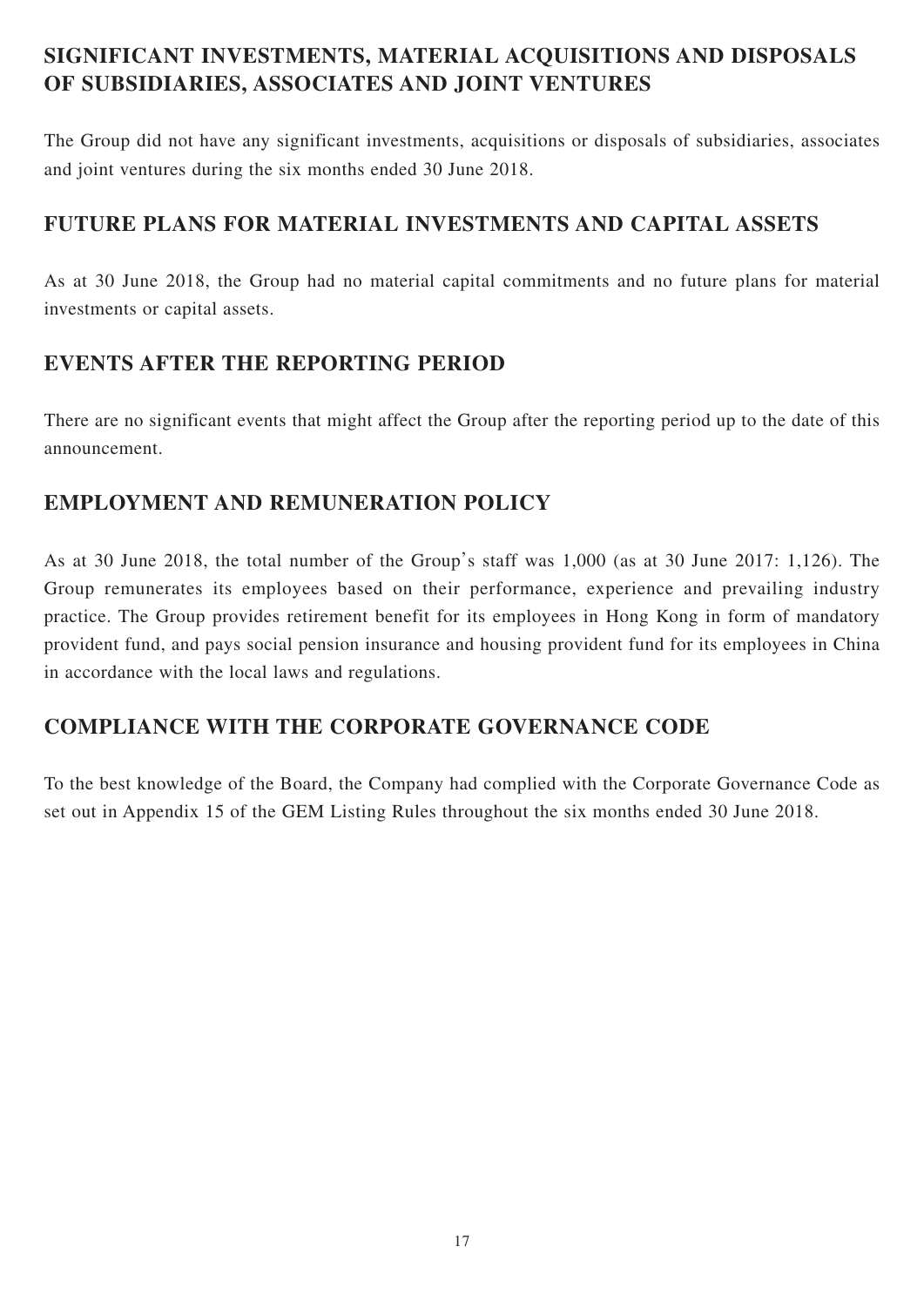# **AUDIT COMMITTEE**

Pursuant to Rule 5.28 of the GEM Listing Rules, the Company established an audit committee with written terms of reference aligned with the provision of the code provisions set out in Appendix 15 of the GEM Listing Rules.

The primary responsibilities of the audit committee of the Company (the "Audit Committee") are to review and supervise the financial reporting process and internal control system of the Group. The members of the Audit Committee are Mr. Jonathan Chan Ming Sun (Chairman), Mr. Robert Ip Chun Chung, Mr. Sun Dongfeng and Mr. Cheng Yuk Kin.

The financial information in this announcement has not been reviewed or audited by the external auditor of the Company but the Audit Committee has reviewed the Group's results for the six months ended 30 June 2018.

## **REMUNERATION COMMITTEE**

The primary responsibilities of the remuneration committee of the Company (the "Remuneration Committee") are to review and make recommendation for the remuneration policy of the directors and senior management. The members of the Remuneration Committee are Mr. Jonathan Chan Ming Sun (Chairman), Mr. Robert Ip Chun Chung, Mr. Sun Dongfeng and Mr. Zhu Jianqiu.

### **NOMINATION COMMITTEE**

The primary responsibilities of the nomination committee of the Company (the "Nomination Committee") are to formulate nomination policy and make recommendation to the Board on nomination and appointment of directors and board succession. The members of the Nomination Committee are Mr. Zhao Yong (Chairman), Mr. Robert Ip Chun Chung, Mr. Sun Dongfeng and Mr. Jonathan Chan Ming Sun.

# **PURCHASE, SALE AND REDEMPTION OF THE COMPANY'S LISTED SECURITIES**

During the six months ended 30 June 2018, neither the Company nor any of its subsidiaries had purchased, sold or redeemed any of the Company's listed securities.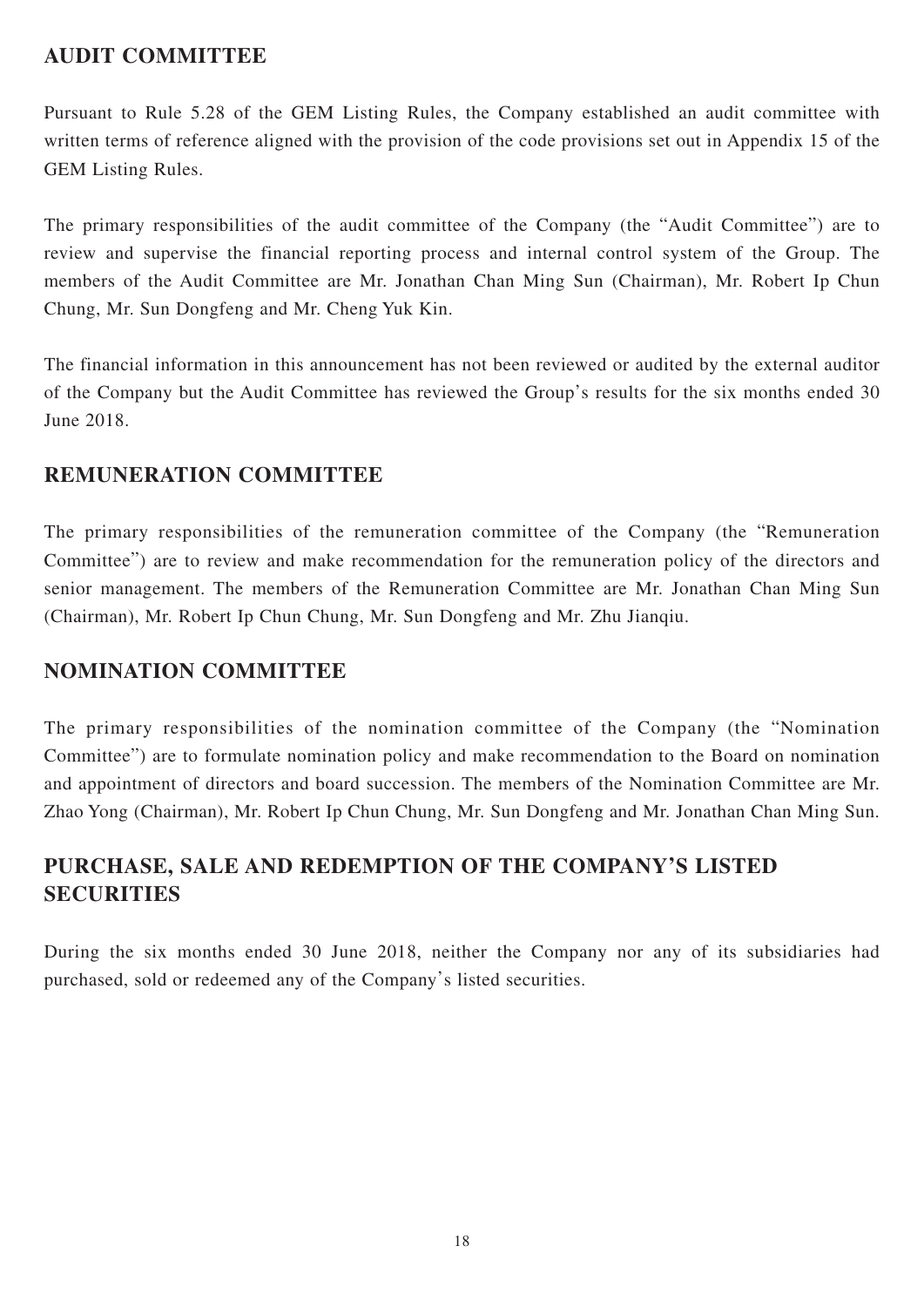## **INTERESTS OF THE DIRECTORS IN THE COMPANY**

As at 30 June 2018, the interests or short positions of the Directors and chief executive of the Company in the ordinary shares of the Company (the "Shares"), underlying Shares or debentures of the Company and its associated corporations (within the meaning of Part XV of the Securities and Futures Ordinance (Chapter 571 of the laws of Hong Kong) (the "SFO")) which are required (a) to be notified to the Company and the Stock Exchange pursuant to Divisions 7 and 8 of Part XV of the SFO (including interests or short positions which they are taken or deemed to have under such provisions of the SFO); or (b) pursuant to Section 352 of the SFO, to be entered in the register referred to therein; or (c) have to be notified to the Company and the Stock Exchange pursuant to the required standards of dealing by directors as referred to in Rule 5.46 of the GEM Listing Rules were as follows:

| <b>Name of Director</b>                 | Capacity                                | Number of<br>ordinary<br>shares held | Approximate<br>percentage of<br>interest |
|-----------------------------------------|-----------------------------------------|--------------------------------------|------------------------------------------|
| Mr. Zhu Jianqiu ("Mr. Zhu")<br>(Note 1) | Interest in a controlled<br>corporation | $82,415,762$ (L)                     | 5.67%                                    |

Note:

(1) Mr. Zhu is the sole shareholder of the Typical Faith Limited, which in turn held the 82,415,762 Shares.

Save as disclosed in this paragraph, as at 30 June 2018, none of the Directors or chief executive of the Company had interests in any securities of the Company or any of its associated corporations (within the meaning of Part XV of the SFO) which are required (a) to be notified to the Company and the Stock Exchange pursuant to Divisions 7 and 8 of Part XV of the SFO (including interests or short positions which they are taken or deemed to have under such provisions of the SFO); or (b) pursuant to section 352 of the SFO, to be entered in the register referred to therein; or (c) have to be notified to the Company and the Stock Exchange pursuant to the required standards of dealing by directors as referred to in Rule 5.46 of the GEM Listing Rules.

### **DIRECTORS' RIGHTS TO ACQUIRE SHARES OR DEBENTURES**

At no time during the six months ended 30 June 2018 were rights to acquire benefits by means of the acquisition of shares in or debentures of the Company granted to any Director or their respective spouse or minor children, or were any such rights exercised by them; or was the Company, its holding company, or any of its subsidiaries a party to any arrangement to enable the Directors to acquire such rights in any other body corporate. Up to the date of this announcement, the Company has not granted any share options to the Directors.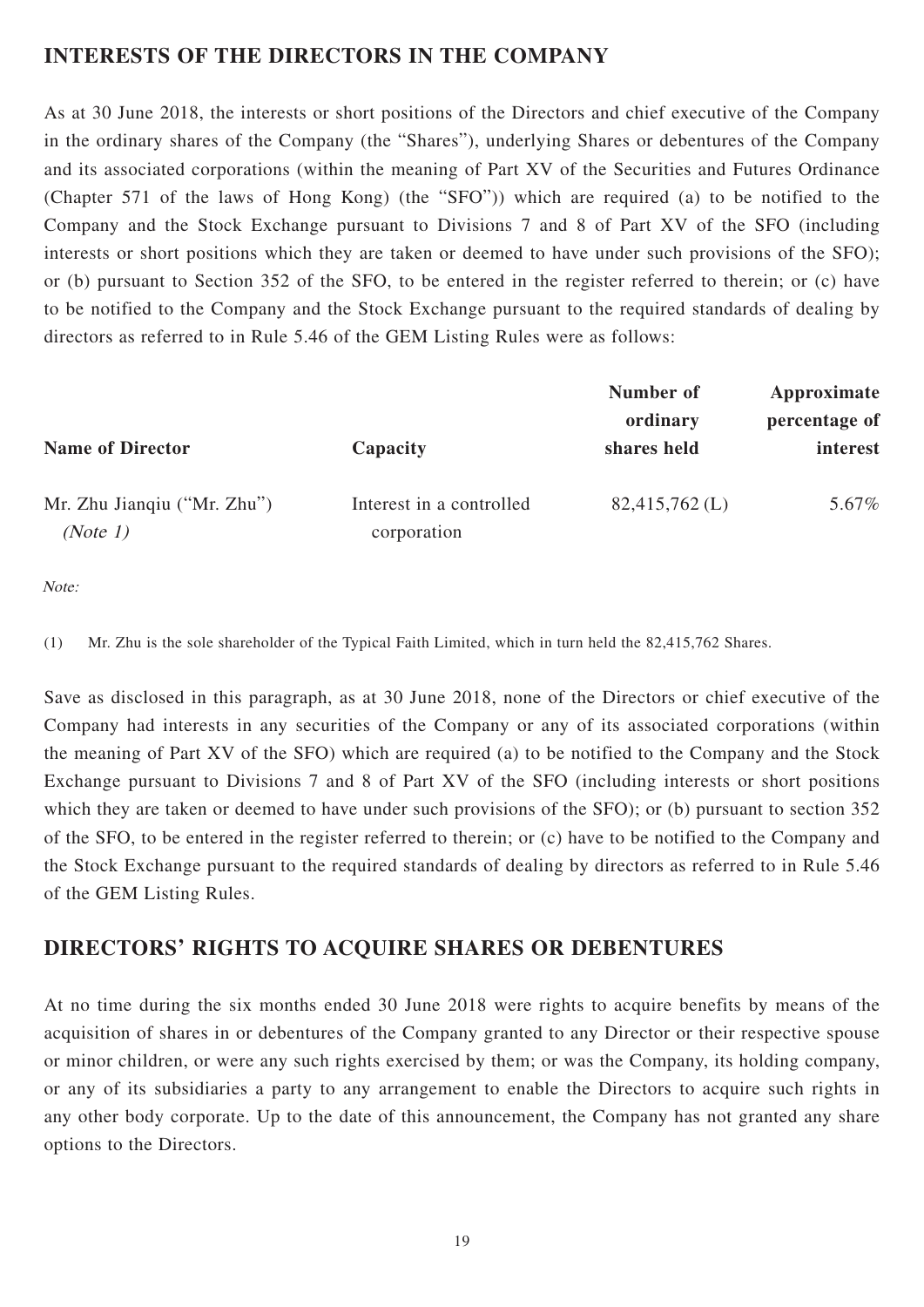## **INTERESTS OF THE SUBSTANTIAL SHAREHOLDERS IN THE COMPANY**

So far as was known to the Directors, as at 30 June 2018, the persons or companies (not being a Director or chief executive of the Company) whose interests in the Shares or underlying Shares or debentures of the Company which would fall to be disclosed or were notified to the Company and the Stock Exchange pursuant to the positions under Divisions 2 and 3 of Part XV of the SFO as recorded in the register required to be kept under section 336 of the SFO or who were directly or indirectly deemed to be interested in 5% or more of the nominal value of any class of share capital carrying rights to vote in all circumstances at general meetings of any member of the Group were as follows:

### **Long positions in shares**

| Name of substantial shareholder                                                                   | Capacity                               | <b>Class of shares</b> | Number of<br>shares held | Approximate<br>percentage of<br>interest in<br>relevant class<br>of shares<br>(Note 1) |
|---------------------------------------------------------------------------------------------------|----------------------------------------|------------------------|--------------------------|----------------------------------------------------------------------------------------|
| Sichuan Changhong Electric Co., Limited                                                           | Interests of controlled                | Ordinary               | $1,008,368,000$ (L)      | 69.32%                                                                                 |
| ("Sichuan Changhong")                                                                             | corporation and                        |                        | (Note 2)                 |                                                                                        |
|                                                                                                   | beneficial owner                       | Preference             | $1,115,868,000$ (L)      | 100.00%                                                                                |
|                                                                                                   |                                        |                        | (Note 3)                 |                                                                                        |
| Changhong (Hong Kong) Trading Limited                                                             | Interests of controlled                | Ordinary               | 913,000,000 (L)          | 62.76%                                                                                 |
| ("Changhong Hong Kong")                                                                           | corporation and                        |                        | (Note 4)                 |                                                                                        |
|                                                                                                   | beneficial owner                       | Preference             | $1,115,868,000$ (L)      | 100.00%                                                                                |
|                                                                                                   |                                        |                        | (Note 3)                 |                                                                                        |
| Fit Generation Holding Limited<br>("Fit Generation")                                              | Beneficial owner                       | Ordinary               | 897,000,000 (L)          | 61.66%                                                                                 |
|                                                                                                   |                                        | Preference             | $1,115,868,000$ (L)      | 100.00%                                                                                |
| Sichuan Investment Management<br>Company Limited<br>("Sichuan Investment Management")<br>(Note 5) | Beneficial owner                       | Ordinary               | 83,009,340 (L)           | 5.70%                                                                                  |
| Sichuan Provisional Investment<br>Group Company Limited<br>("Sichuan Investment") (Note 5)        | Interests of controlled<br>corporation | Ordinary               | 83,009,340 (L)           | 5.70%                                                                                  |
| Typical Faith Limited (Note 6)                                                                    | Beneficial owner                       | Ordinary               | 82,415,762 (L)           | 5.67%                                                                                  |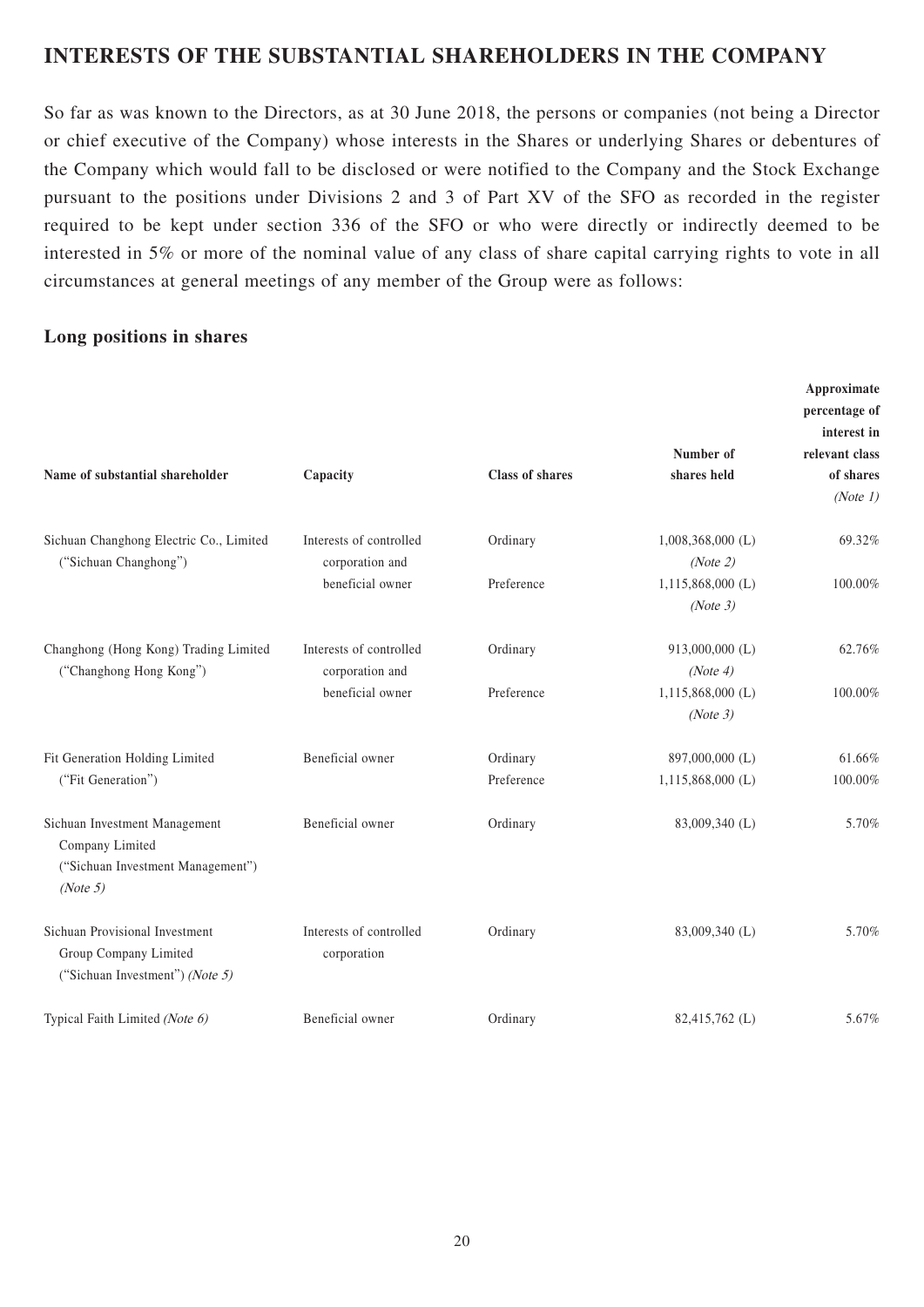- 1. The percentages are calculated based on the total number of Shares and preference shares of the Company in issue as at 30 June 2018, which were 1,454,652,000 and 1,115,868,000, respectively.
- 2. Of the 1,008,368,000 Shares held by Sichuan Changhong, 95,368,000 Shares were held directly, 16,000,000 Shares were held through its wholly-owned subsidiary, Changhong Hong Kong and 897,000,000 Shares were held through Fit Generation, which is wholly-owned by Changhong Hong Kong. Sichuan Changhong is therefore deemed to be interested in the Shares held by Changhong Hong Kong and Fit Generation for the purpose of the SFO.
- 3. 1,115,868,000 preference shares were held by Fit Generation, which is wholly-owned by Changhong Hong Kong. Each of Sichuan Changhong and Changhong Hong Kong is therefore deemed to be interested in the preference shares of the Company held by Fit Generation for the purpose of the SFO.
- 4. Of the 913,000,000 Shares held by Changhong Hong Kong, 16,000,000 Shares were held directly and 897,000,000 Shares were held through Fit Generation. As Fit Generation is wholly-owned by Changhong Hong Kong, Changhong Hong Kong is deemed to be interested in the Shares held by Fit Generation for the purpose of the SFO.
- 5. Sichuan Investment Management is wholly-owned by Sichuan Investment, which is deemed to be interested in the Shares held by Sichuan Investment Management for the purpose of the SFO.
- 6. Typical Faith Limited is wholly-owned by Mr. Zhu.

Save as disclosed above, as at 30 June 2018, the Directors were not aware of any other person who had an interest or short position in the Shares or underlying Shares of the Company which would fall to be disclosed under Divisions 2 and 3 of Part XV of the SFO, or who was interested in 5% or more of the nominal value of any class of share capital, or options in respect of such capital, carrying rights to vote in all circumstances at general meetings of the Company.

# **DIRECTOR'S AND CONTROLLING SHAREHOLDER'S INTEREST IN A COMPETING BUSINESS**

Sichuan Changhong is a substantial shareholder of the Company established in the PRC of which shares are listed on the Shanghai Stock Exchange. Sichuan Changhong is principally engaged in the wholesale business of consumer home electronics items under the name of "Changhong".

Save as disclosed in this section, none of the Directors or the controlling shareholders of the Company or any of their respective close associates (as defined in the GEM Listing Rules) had any business or interest in a business which competes or may compete with the business of the Group and any other conflicts of interest which any person has or may have with the Group during the six months ended 30 June 2018.